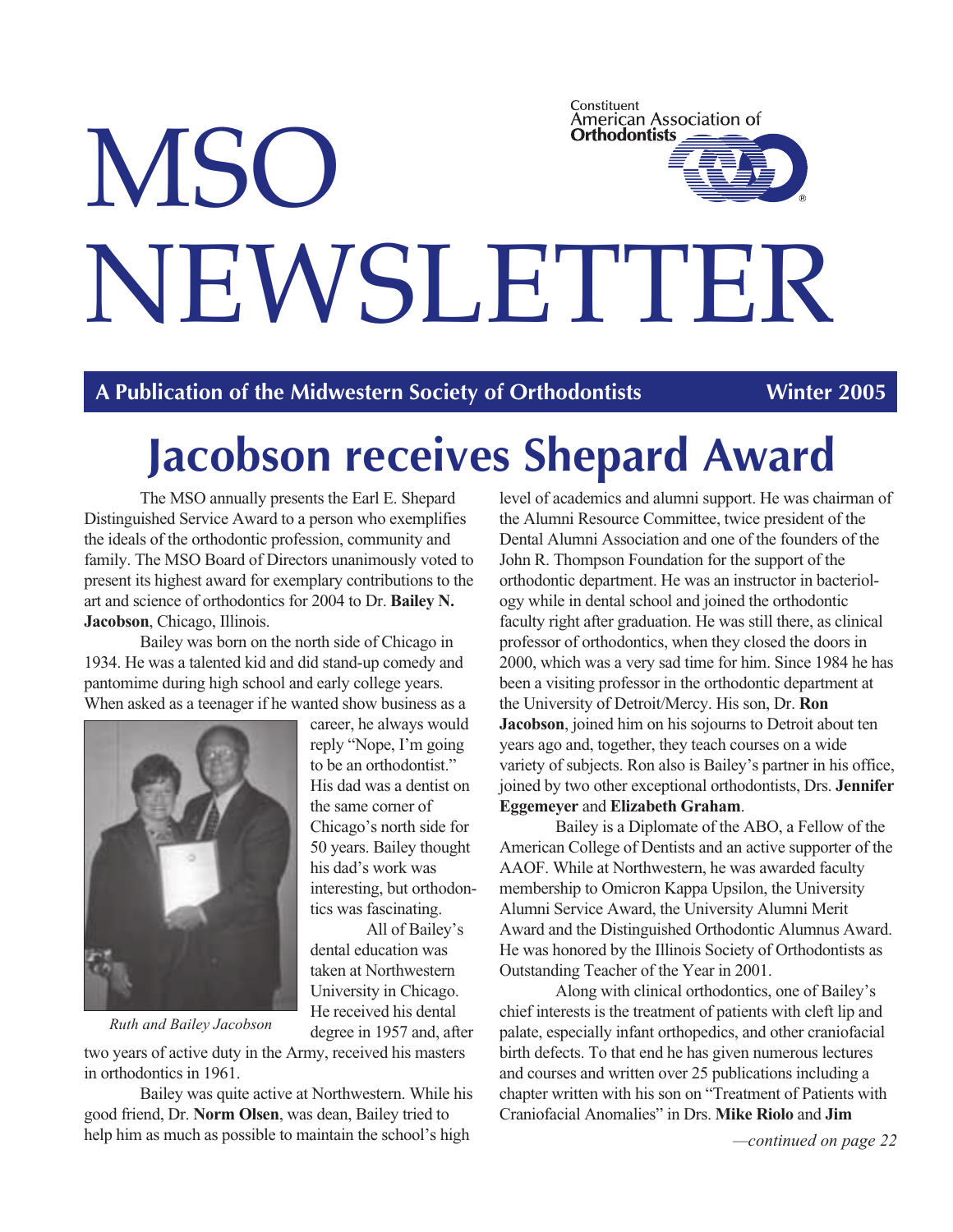## **President's Report**

#### GIVE THE GIFT OF PARIS

As I start my term as president, I welcome the opportunity to serve you and the world of orthodontics. We have a most unique opportunity to join the World Federation of Orthodontists (WFO) for its 6th International Orthodontic Congress (IOC) to be held in Paris, France, September 10-14, 2005. Two MSO members are very involved with the WFO – Dr. **Lee Graber** is president and Dr. **Bill DeKock** is secretary general.

The 1st International Orthodontic Congress was held in New York in 1926 and this was the first worldwide congress held by a dental specialty. The 2nd IOC was held in London in 1931 and the 3rd IOC also was held in London in 1973 under the joint sponsorship of the European Orthodontic Society and the AAO. The 4th IOC was held in San Francisco in1995 with the co-sponsorship of the AAO.

The bylaws of the WFO were confirmed in 1995. The first official meeting of the Council of the WFO took place during the 5th IOC in conjunction with the 100th anniversary of the AAO in Chicago in 2000.

And now the 6th IOC meeting will take place in Paris in September under the auspices of the WFO. The MSO will be joining this august group by having our annual business meeting, scheduled for Monday, September 12, at

the Palais des Congrès,

to the exhibits, lectures, and our MSO meeting, you must be registered for the IOC/WFO meeting. The best method is to join the WFO first, then register for the meeting. You can join at its Web site www.wfo.org or you can call Ms. **Terri Wise** at the AAO at 800/424-

To gain access

Paris, France.



2841. She will send to you three forms – one to join the WFO; one to register for the meeting in Paris; and one to register for housing in Paris. For those who are comfortable with the Web, you can go to www.wfoparis2005.org. Once there, open registration and housing and download the forms needed. You also can find the entire program relating to speakers, social events and side trips both during and after the meeting. Another site that you can check out is www.msortho.org under MSO Annual Sessions, where there is a detailed guide for members for making arrangements in Paris. This site will give you numerous tips on customs, air travel, passports, hotels, getting around,

currency and many more useful ideas.

The main theme of this report is to expand your comfort zone and encourage you to join us in Paris. It will be an experience of a lifetime both culturally and intellectually. You will be able to interact in person with some of the best orthodontists from every continent in the world. All lectures will be given simultaneously in English and French. Suffice to say, you will be exposed to all the different scientific ideas that are being discussed in the world today!

As far as cultural life, Paris is one of the most beautiful cities in the world. The city features museums such as the Louvre and Musee de l'Orangerie as well as the Arc de Triomphe, Eiffel Tower, Tuileries Garden, museums for Picasso and Rodin, Notre Dame, Champs Elysees, the left bank and many sophisticated restaurants. I could go on and on. There will be day-trips to places like Versailles and Giverny, Monet's home and water lily garden.

On Thursday after the meeting there are numerous outings such as:

- A day at Beaune, Burgundy to visit the largest Burgundy wine cellar, the Maison Patriarche.
- A day in Champagne visiting wineries and a tour of the Cathedral of Reims.
- A Loire castles tour will give you an idea of

"chateau life" and the pomp of royal lifestyle.

Enough said! If this doesn't persuade you, nothing will. If you have any questions, you can contact me, **Kristi Burmeister** or **Teri Wise** at the AAO. We'll be glad to help any way we can.

See you in Paris!

| Michael J. Inda      | 262/646-5719     |
|----------------------|------------------|
| pindam@earthlink.net | Fax 262/547-1602 |

### **MSO Leadership Survey**

*Michael J. Inda* **at the AAO at 800/424-** We constantly are searching for individuals to fill positions that become available during the course of the year at the component, constituent or national level. Thus, a brief survey has been developed and is included as an insert in this edition of the *MSO Newsletter*.

> I know that our members frequently are inundated with requests to do volunteer work either for dentistry or the community. We are looking for your expertise for the future of your profession in whatever area you are interested. Time commitments are flexible.

> You may fax or mail the survey to Dr. Paula Harre. We thank you in advance and appreciate your attention to this important matter.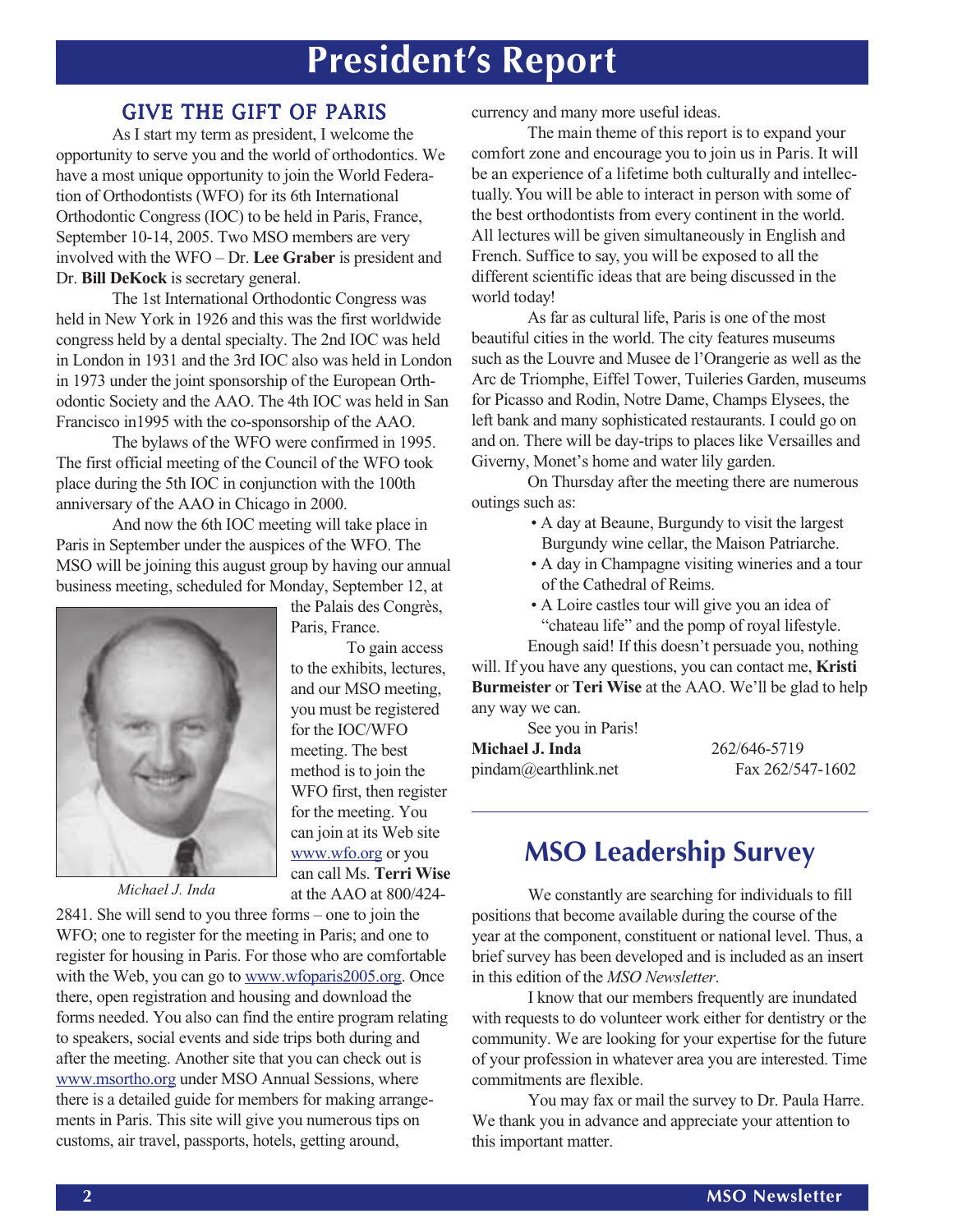## **Trustee's Report**

Season's greetings to you all! This is a special time of year with opportunities for all of us to share time with family and friends, remembering the good fortune we have enjoyed and looking to the future. So often we get lost in our own busy world and don't take the time to appreciate our blessings. The holidays give us that time…and we need to take it!

This has been a busy year for the AAO with a major change in staff. At the end of August Mr. **Tom Watters**, our Executive Director, informed us that he would not renew his contract. Tom has brought many excellent improvements to the AAO. First and foremost in my mind is the manner in which he has helped to tighten up the financial aspects of the association. The budgeting process has been improved, and we are running much more like a business and, as a result, have been better able to identify problem areas that require focus.

Tom also was instrumental in changing the direction of our communications and marketing department. As a result, we have continued to win awards for our efforts, and the expenditures have been reduced. Using an outside firm for evaluation and input, all of our positions in the central office now have job descriptions with externally determined salary ranges as well. With a staff of 55, this basic exercise provided a much improved employment environment.

Mr. **Chris Vranas**, our Associate Executive Director, was selected by the Trustees to replace Tom and he started November 1st. He is a 24-year veteran of association management. Before joining the AAO, Chris served as senior vice president of member services for the American Society of Travel Agents and also worked for the American Bankers Association and Association Management Group. He is a Certified Association Executive (CAE) and is a member of the American Society of Association Executives. He teaches association management courses and is a frequent contributor to association publications.

The AAO has continued to focus on issues of dental education and related items. We remain concerned over the shortage of orthodontic faculty, faculty compensation, aging facilities and even lack of support for the purchase of clinic materials. The "crisis in education" comes down to basic issues of our ability to support educational institutions – and this, as we know, pertains to more than dental school facilities and their faculties. Some orthodontic departments have seen significant cuts in faculty support and in departmental budgets. This provides an environment in which entrepreneurs have an opportunity to influence the educational process by providing funding to either existing or new orthodontic programs. While we all would embrace the concept of increased funding for education, we also are aware of the potential that the position of

"benefactor" might be misused to the longterm detriment of the program and, eventually, the public. Strong alumni organizations and the financial support they provide are two ways in which we can ensure that our orthodontic training programs remain strong and well directed. (*In this*



*Lee W. Graber*

*season of giving, consider sending an extra check to your orthodontic alma mater and the AAOF!*)

As I have stated before, the AAO has maintained a position that it is IN FAVOR of new graduate orthodontic dental education programs as long as they respect the sanctity of the student selection process, the educational program and the rights of the students upon graduation. In addition, the AAO has maintained a strong presence on the issue of compliance with accreditation standard 1.1 which, in essence, requires no external financial influence on an educational program. We will continue to monitor and input the credentialing process to support quality education.

The 2005 AAO Leadership Conference, January 27-30, 2005, has been planned to serve as a nuts-and-bolts experience for those who attend. There are five listed objectives of the program:

- Discuss volunteer leadership qualities and why this is important to the future of the AAO and to members' practices.
- Review AAO's volunteer structure and educate members on how they can get involved in the association's governance.
- Discuss key issues that the AAO will/should be focusing on over the next two years.
- Recruiting, developing and involving volunteers on the local level and how to set realistic expectations.
- Keeping the AAO relevant How to keep members involved, informed and interested in their association.

*—continued on page 6* Those attending will participate in an open format that includes both internal and external expert speakers on leadership. It should be a rewarding experience. For those who would like to consider serving our association at the state/provincial, MSO or at a national level, give one of the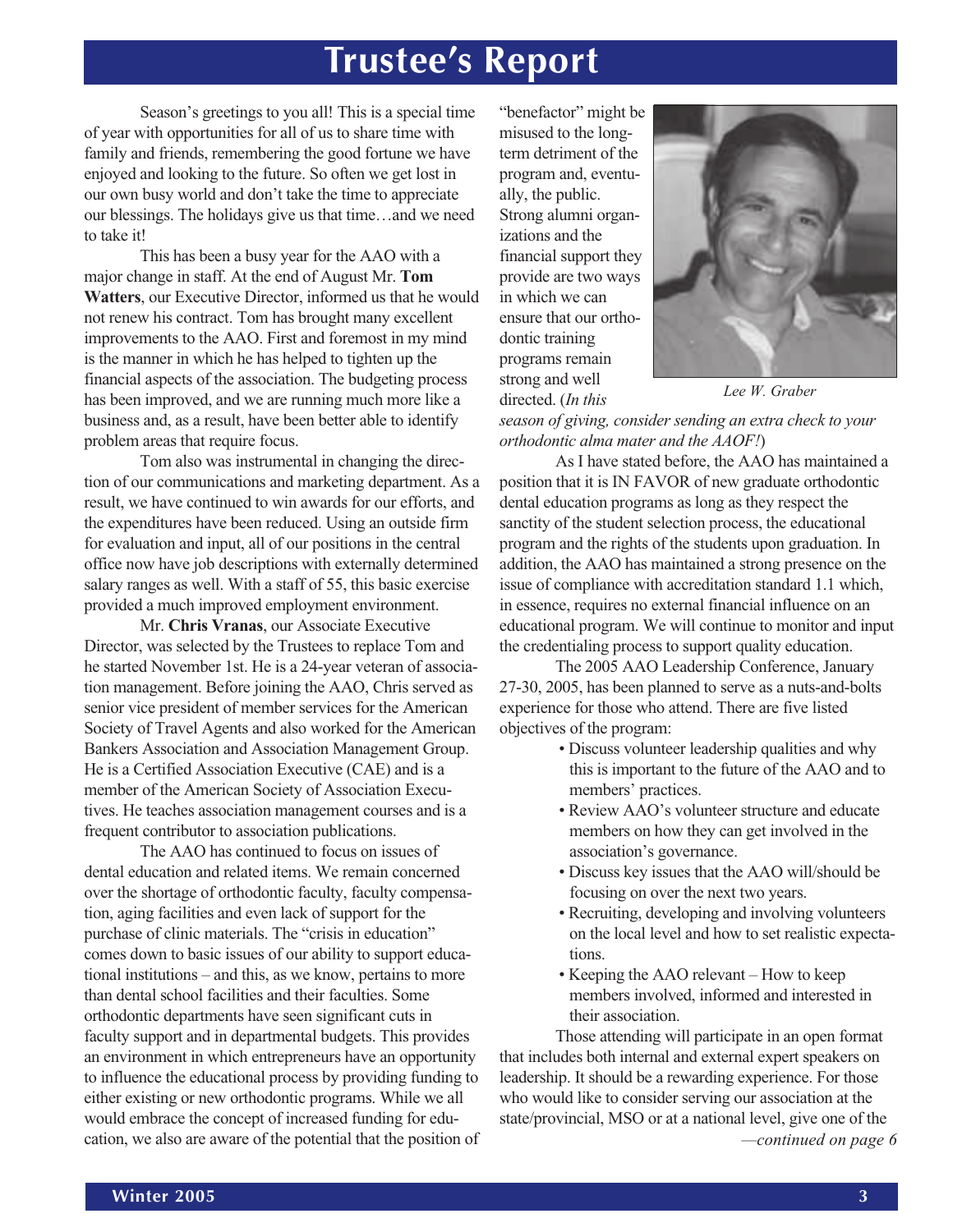## **Officers, Directors and Committees**

#### **President Michael J. Inda**

711 S. Waterville Lake Road Oconomowoc, WI 53066 262/646-5719 Fax 262/547-1602 pindam@earthlink.net

#### **Trustee**

**Lee W. Graber** 450 Green Bay Road Kenilworth, IL 60043 847/251-6228 Fax 847/949-6396 leegraber@earthlink.net

#### **Director from Illinois**

**Steven D. Marshall** 125 East Lake Cook Road Buffalo Grove, IL 60089 847/537-0210 Fax 847/537-2654 sdmortho@aol.com

#### **Director from Minnesota**

**Brent E. Larson** 401 - 16th Street SE Rochester, MN 55904 507/288-4427 Fax 507/288-8497 brent.larson@aaomembers.org

#### **Director from North Dakota**

**Dennis D. Sommers**

1015 South Broadway Minot, ND 58701 701/852-2646 Fax 701/839-1019 bracem@ndak.net

#### **Committee on Membership, Ethics and Judicial Concerns**

**Mark L. Dake, Chair** Michael A. Callan Philip W. Carter Robert F. Girgis Deborah J. Lien Thomas C. Lovlein Mark G. Mendlik David M. Meyer Shelly Townsend

#### **President-Elect**

**James G. Klarsch** 2821 North Ballas Road Town & Country, MO 63131 314/993-2483 Fax 314/993-9216 klarschj@slu.edu

#### **Executive Director**

**Kristi S. Burmeister** 3260 Upper Bottom Road St. Charles, MO 63303 636/928-3700 Fax 636/244-1650 msortho@charter.net

#### **Director from Iowa**

**Paul P. Hermanson** 208 East Church Street Marshalltown, IA 50158 641/752-6458 Fax 641/752-5934 phermanson@yahoo.com

#### **Director from Missouri**

**Jacqueline M. Miller** 1015-G Washington Square Washington, MO 63090 636/239-4004 Fax 636/239-6576 smyldr@yahoo.com

#### **Director from South Dakota**

**Ross L. Crist** 3500 South Marion Road Sioux Falls, SD 57106-1370 605/361-0016 Fax 605/361-0019 ross@cristorthodontics.com

#### **Committee on Communications Stephen F. Litton, Chair**

Jeffrey T. Cavanaugh

Babette Cohen Ross L. Crist Steven D. Marshall James W. McCulley Teresa Salino-Hugg Kim A. Stafford Donna J. Stenberg Robert R. Youngquist

#### **Vice President**

**Stephen F. Litton** 7575 Golden Valley Road Golden Valley, MN 55427

763/544-2211 Fax 763/544-5157 sflitton@aol.com

#### **Newsletter Editor Stephen F. Litton**

7575 Golden Valley Road Golden Valley, MN 55427 763/544-2211 Fax 763/544-5157 sflitton@aol.com

**Secretary/Treasurer Michael S. Hipp**

515/274-2511 Fax 515/274-1206 mhipp4728@aol.com

4231 University Avenue Des Moines, IA 50311

#### **Director from Manitoba**

**Babette Cohen** 239-1120 Grant Avenue Winnipeg, MB R3M 2A6 Canada 204/989-5650 Fax 204/488-6170 colevin@shaw.ca

#### **Director from Nebraska**

**Paula L. Harre** 4220 South 33rd Street Lincoln, NE 68512 402/489-8841 Fax 402/489-1382 harreortho@alltel.net

#### **Director from Wisconsin**

**William I. Schuckit** 101 Falls Road Grafton, WI 53024 414/377-8950 Fax 414/377-7801 bill@schuckit.com

#### **2005 Delegates**

#### **Brent E. Larson, Chair**

Steven D. Marshall, Vice Chair Michael S. Hipp Michael J. Inda John S. Kanyusik Stephen F. Litton Jacqueline M. Miller

#### **2005 Alternate Delegates**

Paula L. Harre Arnold J. Hill

#### **AAO Web site: www.aaomembers.org** 800/424-2841

**MSO Web site: www.msortho.org** 636/928-3700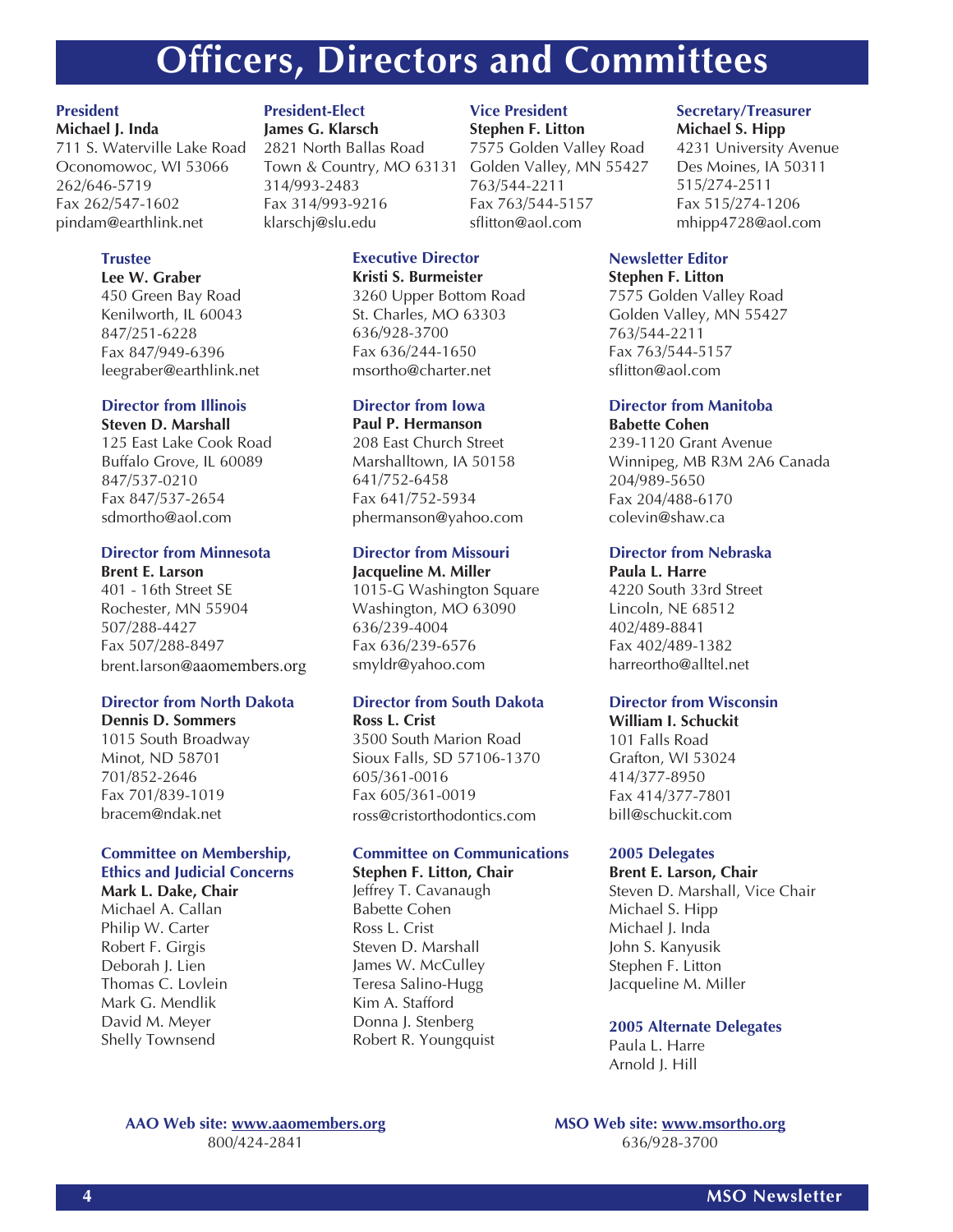## **Membership Report**

|  |  |  | <b>Current Membership - December 1, 2004</b> |  |
|--|--|--|----------------------------------------------|--|
|--|--|--|----------------------------------------------|--|

| <b>Active Members</b>    | 1.005 |
|--------------------------|-------|
| <b>Affiliate Members</b> |       |
| Associate Members        | 17    |
| <b>Retired Members</b>   | 271   |
| Total Members            | 1.300 |

#### **Active Membership by Component**

| Illinois     | 359 |
|--------------|-----|
| Iowa         | 82  |
| Manitoba     | 23  |
| Minnesota    | 159 |
| Missouri     | 157 |
| Nebraska     | 48  |
| North Dakota | 12  |
| South Dakota | 18  |
| Wisconsin    | 147 |
|              |     |

#### **Deceased Members**

Wayne W. Beach – Oakbrook Terrace, Illinois Delbert L. Donovan – Ottumwa, Iowa James L. Jensen – Willowbrook, Illinois Meyer Klein – Lombard, Illinois William P. Kottemann – Iowa City, Iowa Don W. Lewis – Shenandoah, Iowa Melvin O. Sletten – New Hope, Minnesota John R. Thompson – Cassopolis, Michigan (Illinois)

#### **Active to Retired Members**

Richard M. Demko – Chesterfield, Missouri William R. Kreul – Stevens Point, Wisconsin Richard C. Paulson – Minnetonka, Minnesota Donald L. Storm – Rice Lake, Wisconsin Richard S. Swoiskin – Glencoe, Illinois Vincent W. Winter – Minnetonka, Minnesota

#### **Retired to Active Member**

Michael J. Olson – Marshfield, Wisconsin

#### **New Active Members**

Christopher P. Carlson – Duluth, Minnesota Jose A. Chacon – Chicago, Illinois M. Kevin Cook – Wentzville, Missouri Jesse Dana – Spearfish, South Dakota Brian J. DeVoe – St. Paul, Minnesota Eric J. Eisen – Arlington Heights, Illinois L. Suzan Ekim – Minneapolis, Minnesota Laurence Golden – Wheaton, Illinois Craig A. Grider – Lee's Summit, Missouri Mark H. Hanson – Green Bay, Wisconsin David R. Hertzberg – Grayslake, Illinois

Jeremy G. Johnson – Burnsville, Minnesota Daniel M. Kelly – St. Charles, Illinois Benjamin P. Larrabee – Park Ridge, Illinois William Keith Lobb – Milwaukee, Wisconsin James R. Miller – Minneapolis, Minnesota Yoon Sook Park – Chicago, Illinois Grace Y. Richardson – Menomenee Falls, Wisconsin Darren M. Rodabough – St. Peters, Missouri John H. Warford, III – Bismarck, North Dakota Richard J. White – Chesterfield, Missouri Travis W. Wille – Forest Lake, Minnesota Darren A. Wittenberger – Columbia, Missouri **New Associate Members** Kevin R. Austin – Nixa, Missouri Heather M. Carr – Plymouth, Minnesota Julian E. Davila – Minneapolis, Minnesota Andrew E. Helmich, Jr. – Maple Grove, Minnesota Neil C. Kanning – Liberty, Missouri Manal Ibrahim LaVacca – Downers Grove, Illinois Meghan Lindgren – Kansas City, Missouri Manjari Manoharan – Champaign, Illinois Chad Meyer – Rapid City, South Dakota Scott M. Peterson – Bloomington, Illinois Susan Schuster – Oshkosh, Wisconsin Jonathan Shanker – St. Louis, Missouri Scott Soderquist – Joliet, Illinois Meagan C. Struby – Wauwatosa, Wisconsin Justin Trimmell – Wichita, Kansas Shaun Varghese – South Elgin, Illinois Tiffany T. Waki – Eagan, Minnesota

#### **Transfers to/from MSO**

John Law – From Appleton, Wisconsin to PCSO Chin-Yu Lin – From St. Louis, Missouri to NESO Robb Peterson – From Raytown, Missouri to SAO Nabeel Talic – From Chicago, Illinois to International Leigh VonWald – From Rapid City, South Dakota to Military Member

#### **Cancelled Membership**

Richard H. Bowlin – Fairfield Bay, Arkansas \*Membership data from June 1, 2004, to December 1, 2004

**Please note the MSO has a new address:** Midwestern Society of Orthodontists 3260 Upper Bottom Road St. Charles, MO 63303 Phone 636/928-3700 Fax 636/244-1650 msortho@charter.net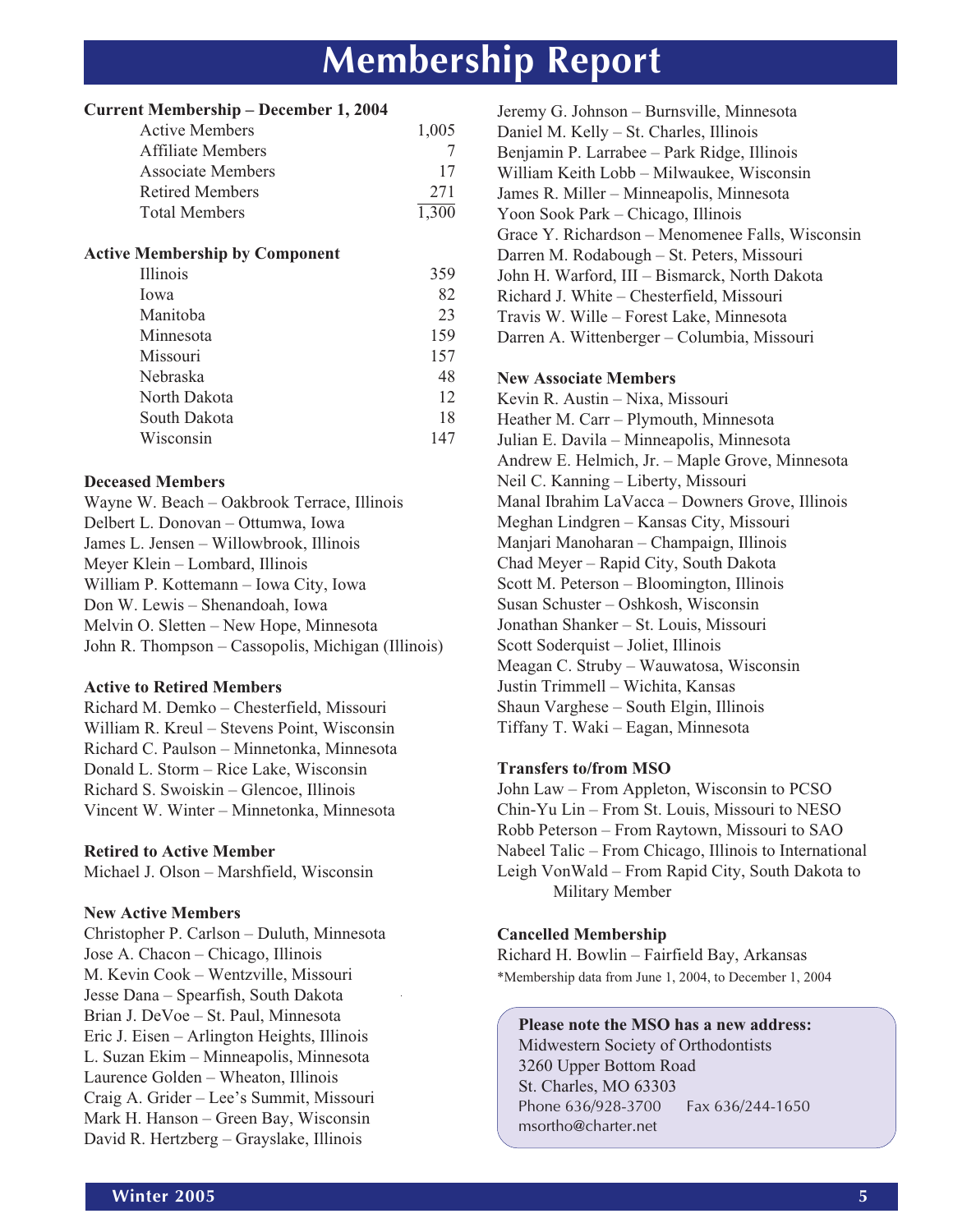## **Treasurer's Report**

#### **Cash Assets** – As of December 31, 2004 A. Checking/Investment Accounts

| ecking/hivesunem Accour |
|-------------------------|
| Money Market            |
| CDs                     |
| Mutual Fund Portfolio   |
| Subtotal                |

| \$182,688.37 |
|--------------|
| \$100,000.00 |
| \$45,032.00  |
| \$327,720.37 |

| B. President's Reception Fund        |              |
|--------------------------------------|--------------|
| Money Market                         | \$607.56     |
| <b>Treasury Note</b>                 | \$3,730.00   |
| Subtotal                             | \$4,337.56   |
| C. 2004 MSO/GLAO Annual Session Fund |              |
| Money Market                         | \$715.69     |
| Subtotal                             | \$715.69     |
| <b>Total Cash Assets</b>             | \$332,733.62 |

## **News and Notes about our Members**

- Congratulations to Dr. **John S. Kanyusik**, Mankato, Minnesota, as the recipient of the 2005 Roger J. Fredsall Distinguished Service Award from the Minnesota Association of Orthodontists.
- Congratulations to Dr. **Robert B. Nemeth**, St. Cloud, Minnesota, upon his election as president-elect of CDABO.
- Thank you to Dr. **Michael L. Keim**, Fargo, North Dakota, and **Michael S. Hipp**, Des Moines, Iowa, for their service as Directors on the Board of the MSO. Dr. Hipp has become MSO Secretary/Treasurer.
- Congratulations to Dr. **William H. DeKock**, Cedar Rapids, Iowa, who will be receiving the James E. Brophy Distinguished Service Award from the AAO.

### **Graber***—continued from page 3*

current leaders a call. We always are looking for colleagues willing to serve.

The AAO will sponsor another "Early Treatment Conference" on January 20-23. There are few areas that have as much diversity of opinion as does this topic. The conference will cover contemporary issues such as the philosophy of early treatment, randomized clinical trial results on the best time to treat a Class II malocclusion, management of missing teeth in the young orthodontic patient and impacted and ankylosed teeth as well as "early" expansion.

This spring the AAO's Annual Session will be in San Francisco. Many will remember the fantastic AAO meeting we held there in 1995 with our MSO colleague, Dr. **Bill DeKock**, as president. This year Bill will be honored with the James E. Brophy Distinguished Service Award, the highest award given by the AAO. Come to San Francisco for an excellent meeting, a beautiful city and to help celebrate Bill's many years of service to orthodontics.

In this column I always like to highlight one of the benefits of your membership. This time I would like to remind you of the outstanding "Distance Education" program. A new 2004-2005 catalog is available with over 60 presentations for both doctor and staff. For \$100 you can get a year's worth of access to the online version of the CE series – this was an MSO recommendation in lieu of the \$30-\$40 cost per session usually charged. I am happy to report that over 1,200 members have taken advantage of this

option, making it one of the most successful efforts we have had at disseminating educational material. If you are interested, call the AAO or go to www.AAOmembers.org.

MSO President **Mike Inda** has invited you to "Give the Gift of Paris" in his President's Report outlining the MSO Annual Session in Paris, September 10-14, 2005. With my "other hat" as the current president of the WFO, I can assure you that this will be a once-in-a-lifetime opportunity to attend a fantastic event. The plans for this meeting started in 1997, and the efforts made by our colleagues in Europe have been monumental. European meetings have their own style and ambiance, but the special meeting site in Paris makes this a unique event not to be missed.

For us in the MSO the meeting will be held at an ideal time when we are usually "slow" in the office, and Paris is at its best as one of the major attractions in the world. Speakers from all corners of the world have been assigned to both the doctor and staff programs. The staff program includes a special "competition" wherein a staff member representing her/his country will compete for hundreds of dollars in prize money – see the *Bulletin* and *Straight Off The Wire* for details. For the doctors there is the opportunity to hear some of the best clinicians in the world (many who rarely come to the U.S.) – all presented in English. And then, there is PARIS!!!

You must be a member of the WFO to receive a reduced registration rate for the meeting as well as many other benefits. This is VERY inexpensive – and can be done from the WFO Web site at www.wfo.org. There also is a *—continued on page 13*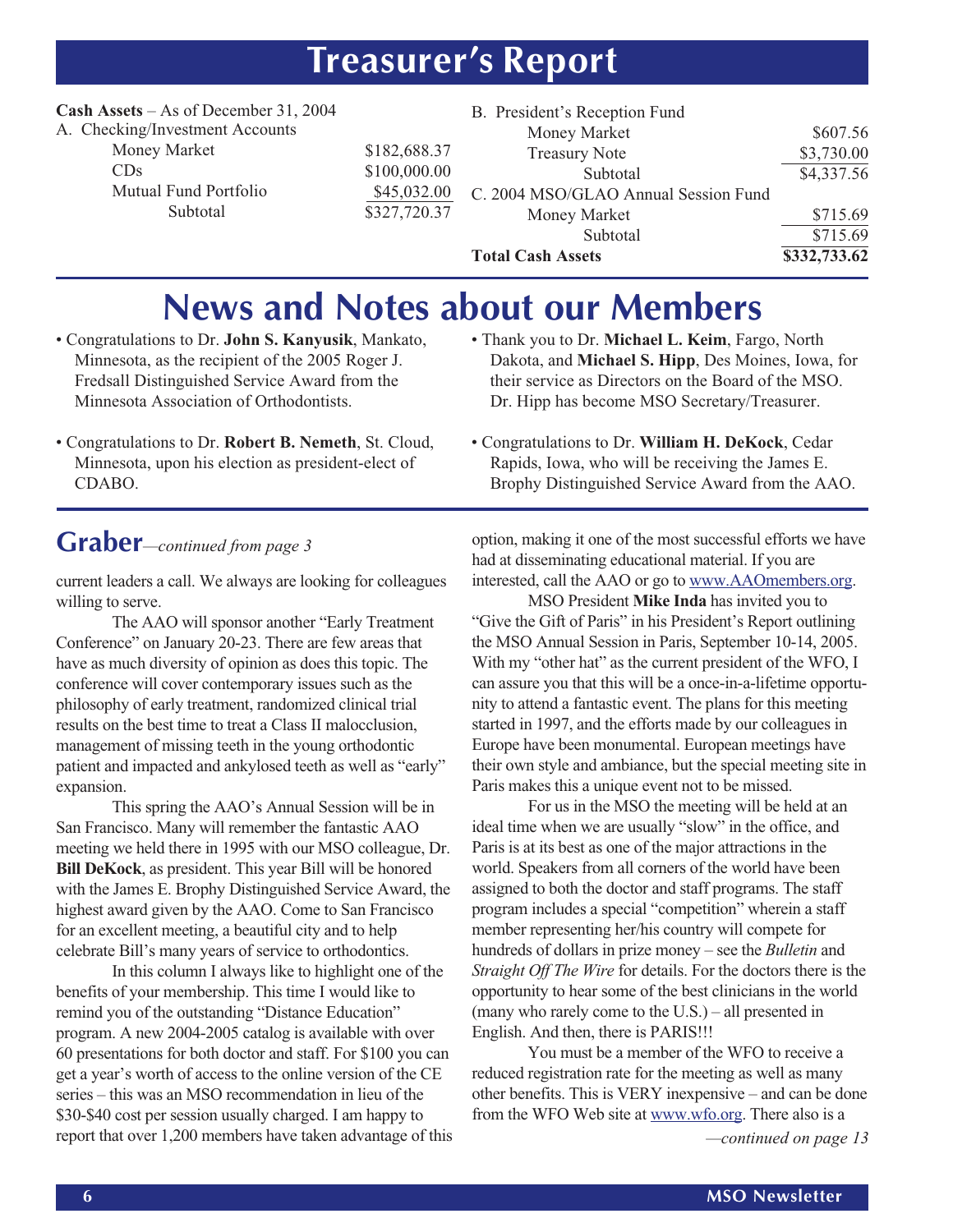## **AAO Council Reports**

These reports are submitted by MSO's representative on each of these councils.

### **Council on Communications**

COC met in St. Louis on December 3-4, 2004, and these are some of the highlights of the meeting:

The Council discussed a pending public awareness campaign survey to determine whether or not it will bring a recommendation to the Board of Trustees in February 2005.

The DVD for referring dentists has been completed and will be marketed to the membership.

The Council learned that a new issue of *Orthodontic Dialogue* about facial esthetics has been uploaded to the AAO's Web site.

Per a Board recommendation, staff forwarded a complimentary copy of the 2003 (Sonicare) version of "The S.W.A.T. Team," a presentation on toothbrushing, oral hygiene and patient cooperation during orthodontic treatment to all accredited hygiene schools in the United States and Canada.

The Council learned that the 60-, 30- and 15 second PSAs titled, "A Lifetime of Smiles," have been approved by Board Committee C. The PSA package will go out to 800 United States and 70 Canadian TV stations in time to take advantage of the post-Christmas 2004/first quarter 2005 hiatus for advertisers.

The Council discussed the creation of "Problems to Watch for in Adults," a flier that will be aimed at dental professionals. This is the third in the "Problems to Watch for" series. The series also includes "Problems to Watch for in Seven-Year-Olds" and "Problems to Watch for in Growing Children." They can be purchased from the AAO.

Please contact me if you have any questions,

| concerns or ideas. |                  |
|--------------------|------------------|
| Kevin D. Horner    | 605/335-6680     |
| khorn3400@aol.com  | Fax 605/335-8342 |

### **Council on Insurance**

COI continues to provide oversight and operational strategy for AAO-endorsed and approved group insurance plans. The AAO Professional Liability Program offered through the AAO Insurance Company continues to grow in 45 states with 49% of AAO members participating nationwide. To control costs and, ultimately, future premium increases, the AAOIC will cease offering professional liability insurance at the \$5 million aggregate/\$5 million per incident level and now will provide coverage to a maximum of \$3 million aggregate/\$3 million per incident.

The AAO Group Life and Health Insurance Program administered by the New York Life Insurance Company, though experiencing a favorable loss-incurredratio overall, has posted a net premium-received-to-claimspaid interim loss with resulting reduction in AAO reserves. Consequently, the New York Life Insurance Company has recommended an 18% increase in premiums for medical insurance. This suggested 18% increase corresponds with actuarial projections on national health care cost increases for the next 15 months. As accomplished previously, COI will continue negotiations with the New York Life Insurance Company to establish premium adjustments which are more closely aligned with actual AAO program experience which, in most instances, results in necessary premium increases several percentage points below the national average.

Two recently approved insurance programs, the Long-Term Care Quotes Service and Employment Practices Liability Insurance, are now available to AAO members. COI continues to recommend very strongly that all practitioner-employers seriously evaluate their exposure to liability in the area of employment practices. Claims awarded in successfully prosecuted employment practices liability actions against employers of all sizes continue to be several orders of magnitude larger than claims awarded in professional liability or malpractice suits.

Earlier this year, two new insurance concepts were approved. The first is the Health Savings Account (HSA) which should help make medical care insurance more affordable while offering significant tax advantages to individuals or families. There are two distinct steps a member must take to begin participating in an HSA. First, purchase an AAO-provided insurance plan that is HSAqualified. This step is mandatory to open a private HSA. Secondly, contact a trustee (financial institution) to open a government-approved Health Savings Account (AAO does not provide this service). This step is optional as is any contribution a member makes to this account. The AAO currently is considering its options and alternatives to recommend a trustee.

The second concept is the Insurance Brokerage Desk Service offered by JLT Services of Chicago to provide comprehensive health insurance programs to members in those eleven states where AAO-approved group insurance plans cannot be sold and to provide similar programs to the employees of AAO members. Currently, AAO-approved insurance plans are offered to members and their families only.

*—continued on next page*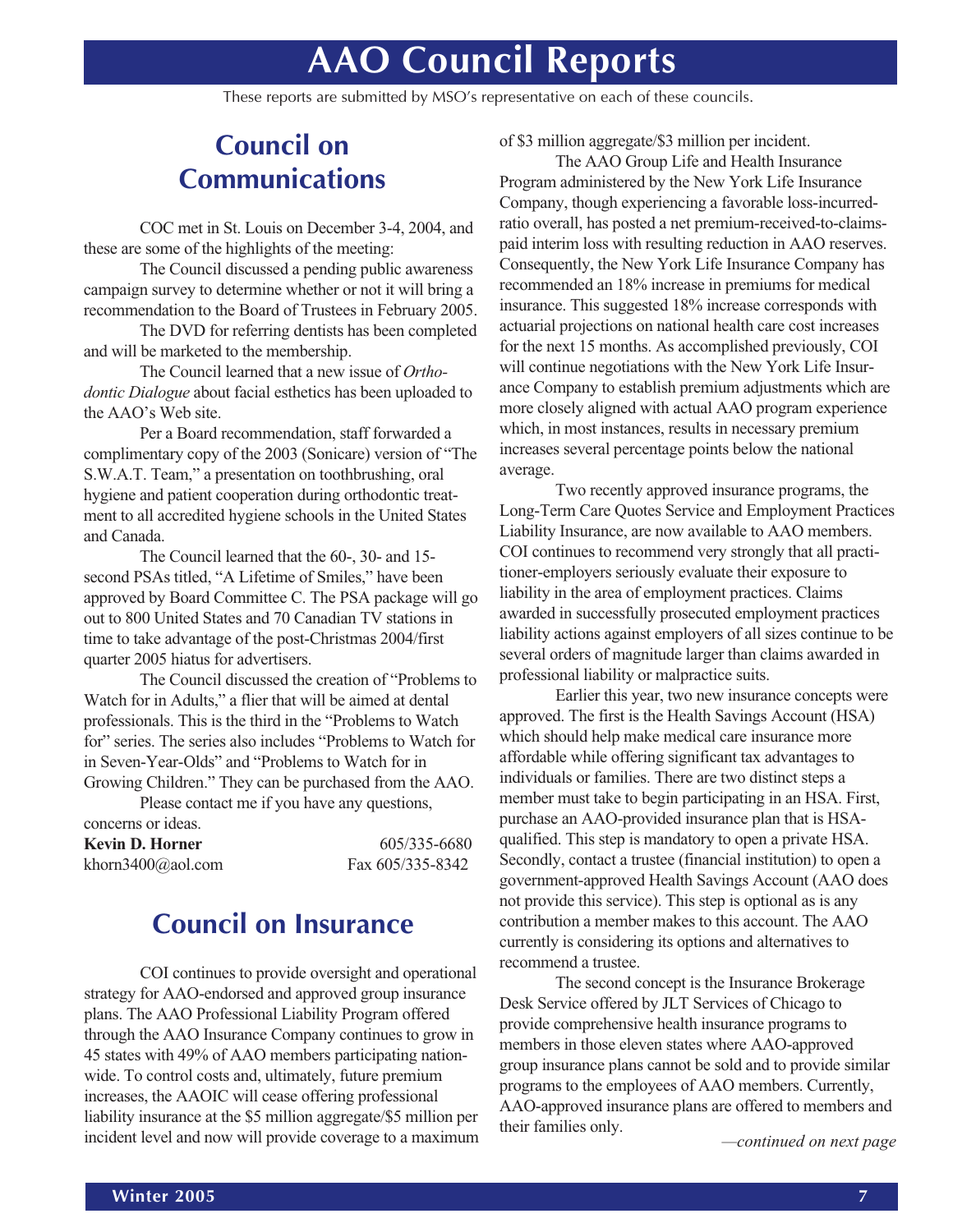As a service to new and recent graduates of orthodontic education programs, COI has recommended the production and distribution of a DVD outlining the insurance programs and risk management services available through the AAO.

Leo C. Sinna 651/464-6988 lcsinnaddspa@aol.com Fax 651/464-2920

### **Council on Information Technology**

The Council on Information Technology met in St. Louis on December 10-11, 2004.

I mentioned in the last newsletter that we were undergoing a complete redesign of the AAO Web site. This project is now nearing completion and we were able to view a nearly complete test version of the site. It is much more user-friendly and easier to navigate than the present version. Look for the promotion of the new site in the *Bulletin*, and make a point to visit the Web site when it becomes available early in 2005.

There is a new version of discussion boards that will be incorporated into the new Web site. This will allow AAO members with similar interests to exchange ideas with orthodontists around the country and around the world.

The Council is planning to bring information on new technology to AAO members via stand-alone conferences. The first will be in 2006 when COIT will have a halfday at the "Orthodontist as CEO" conference sponsored by the Council on Orthodontic Practice. The Council also is hoping to sponsor a technology conference in 2008, but this is still in the planning stages.

The Council completed a pilot project with the California Association of Orthodontists to jointly develop Web templates that then could be used by other groups. The first use of these templates will be to improve the constituent Web sites, like that of the MSO, by improving the look and functionality. The cost of a new Web site for the MSO should be dramatically less using this method of development. This is a great example of saving resources by working together.

Don't forget to take advantage of the great distance learning opportunities that now are available through the AAO. This year for \$100 you can have unlimited use of these learning modules throughout the year. The library of lectures available in this format is growing all the time, and I think you will enjoy being able to view them at a time that is convenient to you.

As always, I would appreciate any feedback regarding the Web site or other technology issues. **Brent E. Larson** 507/288-4427 brent.larson@aaomembers.org Fax 507/288-8497

### **Council on Membership, Ethics and Judicial Concerns**

The Council met by conference call on June 23 and September 20 and will meet in St Louis on January 8.

We have spent significant time discussing revisions to the *Principles of Ethics and Code of Professional Conduct* with **Jim Bowlin**, AAO legal counsel. Two major changes to the document were discussed. One was the clarification of the roles of the Investigative Committee, which can now impose a suggested penalty. The second major change is in the format of the Advisory Opinions. They now are associated with specific principles. This makes for much easier reading and understanding of the document. There also were a number of minor revisions.

All of the constituents use the same membership application form except PCSO. The Council is attempting to modify the forms so that all constituents use the same membership application. We also discussed the possibility of a survey of International members.

A survey of the membership on the potential use of locum tenens for temporary utilization of orthodontists was completed this fall. As of November 5, the AAO has received 223 responses from over 7,000 *SOTW* e-mail surveys. A *Bulletin* article and survey will appear this fall.

When a new membership directory is printed, each member receives one, but an excessive number of extras are printed with significant waste. So a new proposal will be made to the BOT whereby each member receives one as a member benefit but must order any additional copies prior to publication. Questionnaires were mailed this fall in anticipation of an April 2005 mailing of the new directory.

There has been significant discussion about the information and presentations made to residents and new members. A subcommittee of COMEJC is working on this along with COC and CONYM.

The BOT was asked to consider that the AAO include a copy of the Practice Management Forms CD-ROM when sending membership directories to new AAO members.

Because of a member request, discussion has begun on whether or not we should consider a semi-retired part-

*—continued on next page*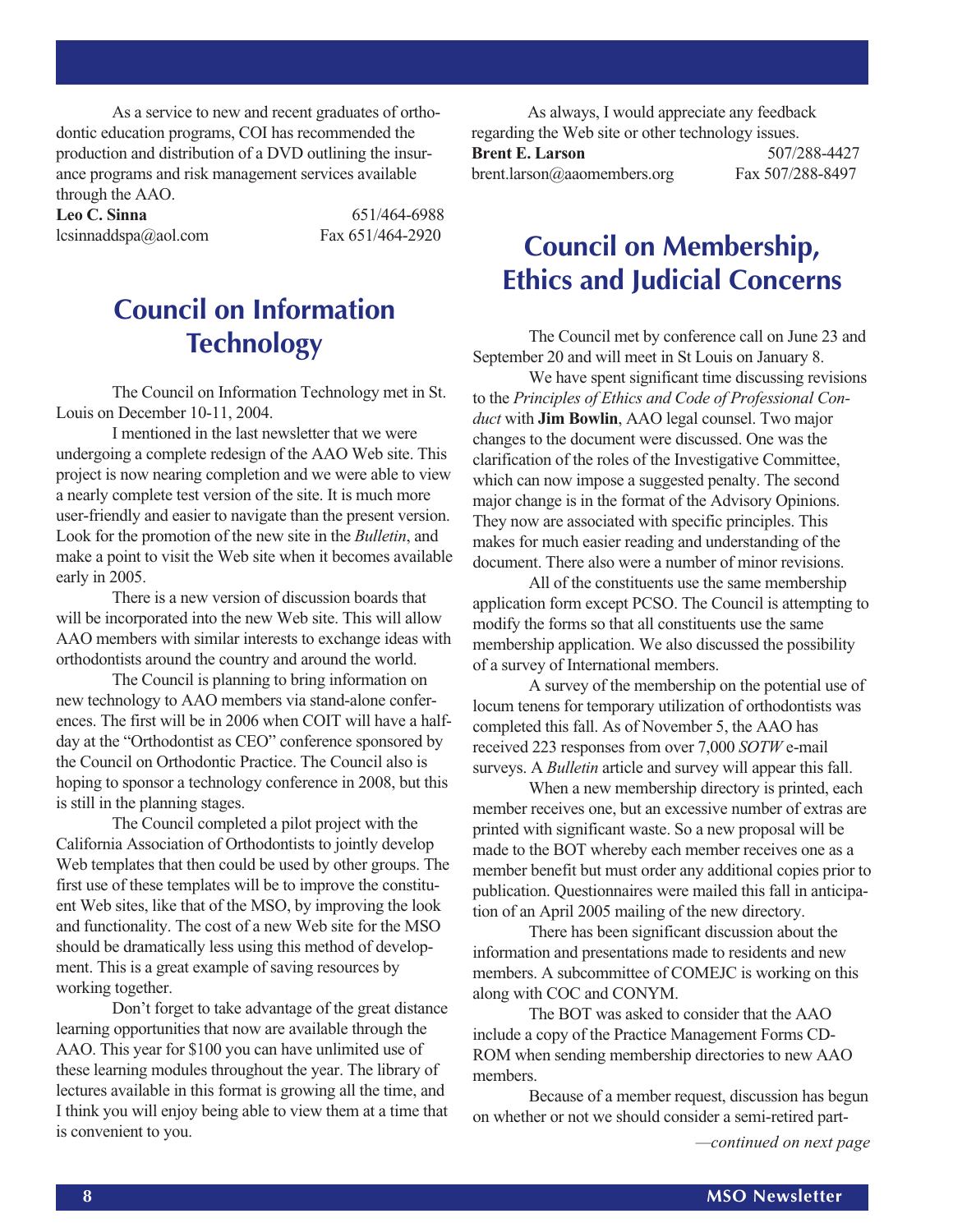time membership status.

As usual, there are ethical complaints that continually are in process of being resolved.

If you have any concerns or ideas about membership issues, please be sure to contact me.

**Stephen F. Litton** 763/544-2211 sflitton@aol.com Fax 763/544-5157

### **Council on New and Younger Members**

Since the last newsletter, the Council had one conference call in August. Planning committees were established for the 2005 and 2006 AAO Annual Sessions. The topic for the 2005 Annual Session concerns financial advice for the new orthodontist. The format of the seminar will remain the same with two main speakers and an informal panel for Q & A.

The Council also has been active in working with other councils, namely COMEJC and COOP. Drs. **Cecile Yoon-Tarlie** and **Tanya Stavisky** were appointed as the CONYM representatives to COMEJC. One of the objectives of this combined subcommittee includes developing an organized program, possibly on DVD/CD, about the AAO to be distributed to residents and recent graduates. Dr. **Diane Shieh** from NESO was appointed as the representative to COOP in preparation for the 2006 "Orthodontist as CEO" seminar. Dr. **TJ Robinson** from GLAO attended the 2004 GORP meeting as a CONYM representative. Due to the positive feedback and importance of our presence, the Council decided it would be a good idea to send a member annually. Dr. **Andea Laidlaw** of PCSO will attend the 2005 GORP meeting.

The next meeting will be face-to-face in conjunction with the Early Treatment seminar in Las Vegas in January 2005.

Please feel free to contact me with any questions, ideas or concerns.

**Cecile Yoon-Tarlie** 847/486-0255 mctarlie@prodigy.net Fax 847/486-0293

### **Council on Orthodontic Health Care**

The Council on Orthodontic Health Care convened via conference call this summer and our next meeting will be at AAO headquarters in January.

The sale of the AAO Third Party Administration is progressing well. Initial letters were sent to known direct reimbursement administrators and six bids have been received and considered by the TPA Oversight Task Force. Criteria for final consideration are the financial proposal and terms, the ability to provide a seamless transition and excellent customer care on the TPA's existing client base.

It should be emphasized that although the AAO's Direct Reimbursement program is being discontinued, the AAO still endorses the concept and will continue to encourage its promotion nationally.

The AAO Board of Trustees has directed the Council to undertake a study to facilitate access to quality orthodontic care in underserved and impoverished areas. As an initial step, the COHC needs to be aware of current efforts of the AAO membership in the area of donated orthodontic services. These could be in the form of federal, state or local government programs, not-for-profit programs, university or hospital programs or efforts of individual doctors.

For purposes of this study, I have contacted a number of organizations and all orthodontic graduate programs within the MSO region. It will be more difficult to poll individuals regarding their personal donated orthodontic services. One method of data collection may be a survey as part of the annual AAO registration process.

The ADA has generated a white paper on the problems of identifying and supporting underserved areas of the population. The document is accessible on the Web at www.ada.org/prof/resources/topics/access.asp#white.

If you provide orthodontic treatment on a donated or reduced fee basis for certain patients of need, I would like to include your efforts in our database. Please contact me. **Gregory R. Hoeltzel** 605/352-1670 orthostl@earthlink.net Fax 605/352-2589

### **Council on Orthodontic Education**

*—continued on next page* COE sponsored a breakfast for MSO and GLAO orthodontic department chairs on October 1, at the Hyatt Regency Chicago, as part of the combined MSO/GLAO Annual Session. Organized by Drs. **Carla Evans** and **Gene Roberts**, topics included optimizing the research effort of orthodontic departments and clinic management issues. The combined MSO/GLAO meeting also included a session organized by Dr. **Tom Southard** featuring research presen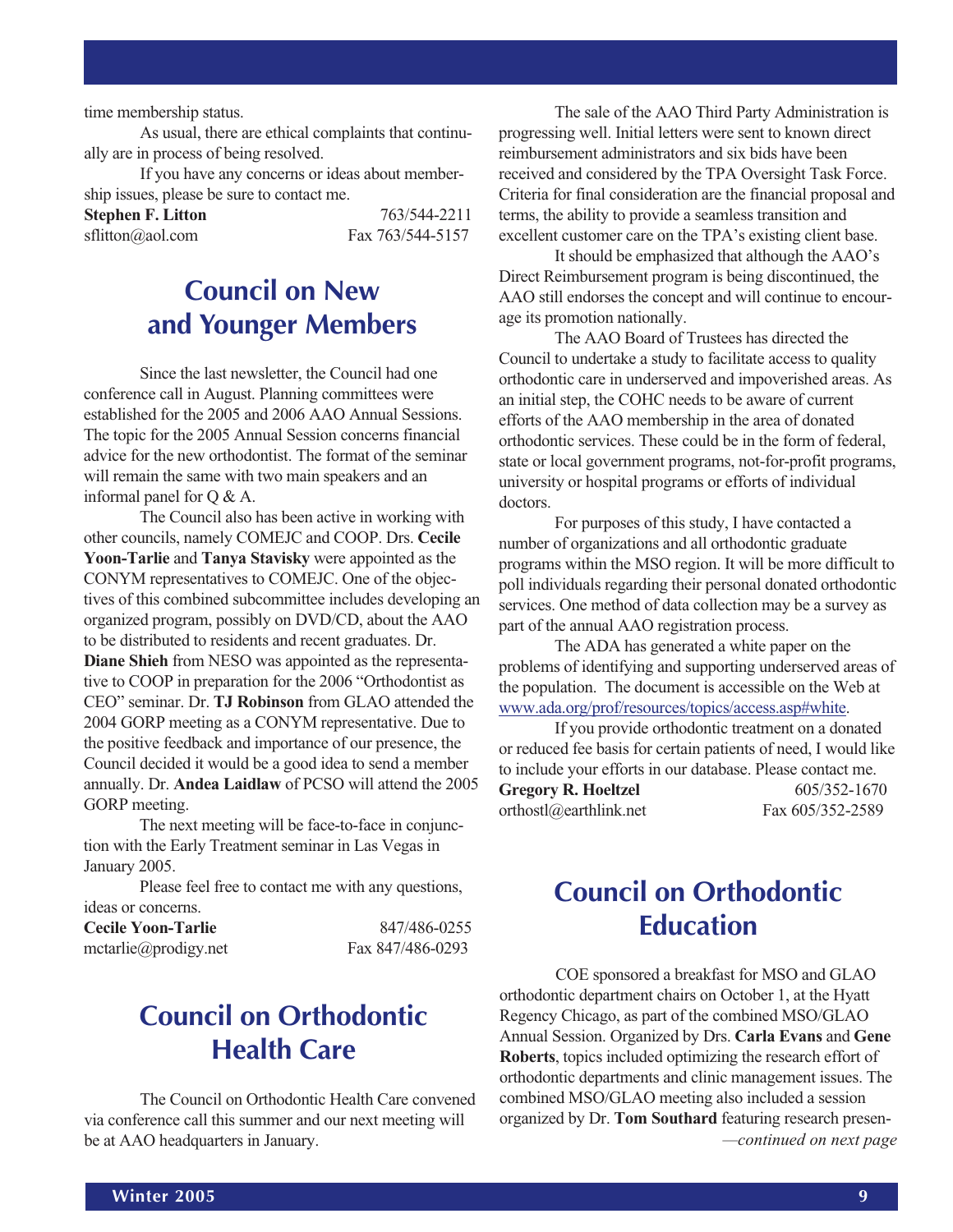tations by orthodontic residents.

In a telephone conference on December 7, COE members discussed digital and video aspects of distance learning with the goal of sharing faculty and improving curriculum when suitable. Since faculty shortages continue to affect orthodontic education, COE will continue to pursue collaborative efforts of this kind.

The next all-day meeting of COE will be on March 6, 2005, at the American Dental Education Association (ADEA) meeting in Baltimore and includes a COEsponsored luncheon for dental school deans. The results of a survey of orthodontic departments' clinical software uses and problems will be shared with the deans. COE's academic members also will attend ADEA's orthodontic section meeting.

The COE-sponsored Department Leaders Conference will be held on Friday, May 20, at the AAO Annual Session in San Francisco. Demonstrations of various clinical computer software packages that may be helpful to orthodontic departments are being arranged.

| Carla A. Evans  | 312/996-7138     |
|-----------------|------------------|
| caevans@uic.edu | Fax 312/996-0873 |

### **Council on Orthodontic Practice**

COOP last met in August and the next meeting is planned for February 4-5, 2005, in St. Louis.

There are several educational programs for AAO members and staff which are in various stages of planning. The "Orthodontic Transition" program is scheduled for San Francisco as a pre-meeting conference on May 20. The speaker, Mr. **John K. McGill,** is a well-known attorney/ accountant who works with dental and orthodontic practices. He will cover three themes:

- management of the orthodontic business for increased profitability
- transference of increased income stream into long-term wealth and to assure financial security at retirement
- tax-favored options to transition out of practice The COOP-sponsored S.T.A.R.T. (Staff Training:

Advancing & Renewing Teams) also will be held May 20 as a limited attendance program. The presenters will be Ms. **Lori Garland Parker** and Ms. **Debbie Best** who have been leaders in the development of AAO's version of the "Trainthe-Trainer" program. Attendees will acquire a new understanding of what a training program requires, methods of

implementation and resources to enhance all aspects of future staff training.

The "Orthodontist as CEO" is scheduled for February 9-12, 2006, at the Westin Kierland in Phoenix, Arizona. Speakers scheduled to date include Mr. **Randall Berning** who will discuss characteristics of leadership; Mr. **Michael Gerber**, the keynote speaker, who is the author of *E-Myth* and *E-Myth Physician* and a world renowned speaker on strategies for success for the small business owner; Mr. **Bent Ericksen** who will discuss hiring, training, labor laws and staff compensation; Mr. **Darrel Caine** who will update the attendees on professional accounting perspectives; and Dr. **Donald P. Lewis** who will give the attendees critical insights and experiences with methods of protecting your assets from internal or external theft through fraud and embezzlement.

A Council subcommittee continues to study the options of existing vendors as resources for staff training programs. Four existing training companies presented their approaches to staff training in August. It is COOP's goal to select two programs and to interact with the program developers to create viable options for AAO recognition and/or endorsement.

Ms. **Katie Repking**, AAO staff, reported that there has been an increased use of the Practice Opportunities program. In addition, the subcommittee has suggested that the presenters of the Practice Alternatives Program receive their re-training via the Internet. Through the help of Mr. **John McGill**, the articles in the Practice Alternatives binder have been updated and Ms. Repking also is revising the existing binder.

A COOP subcommittee has made revisions to the new informed consent form, and it is now in the final stages of being prepared for printing. The tobacco use brochure is completed and soon will be available to members. Tobacco use creates a negative health environment for patients in general, and the Council has developed a multi-step program to help members integrate existing medical knowledge into the management of their patients who may be smokers by:

- becoming aware of patient smoking history;
- posting a *Bulletin* article discussing adverse effects of smoking and risk management issues related to patients who smoke and undergo orthodontic treatment;
- revising the informed consent form with a statement of disclosure that patients with a smoking/tobacco use habit are at higher risk of periodontal breakdown during tooth movement;
- *—continued on next page* • developing a brochure that educates patients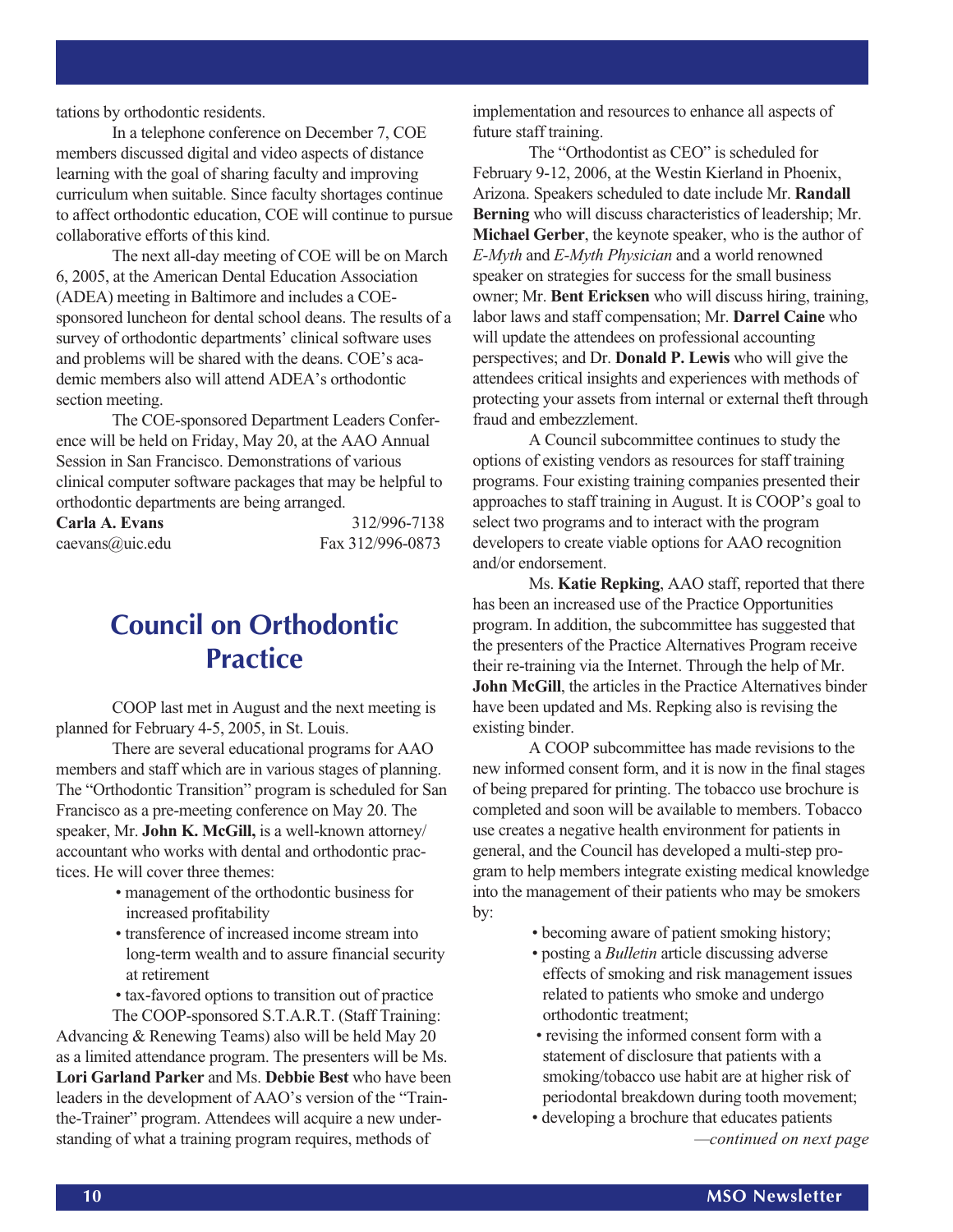#### about the dangers of smoking.

The office design manual project is moving slowly as there is considerable research required to create an online manual with links to suppliers.

The Referring Dentist Education Program is a House-mandated resolution. The subcommittee had its first conference call in January 2004. This is a COC, COIT and COOP collaborative effort and the subcommittee has suggested a distance-learning format with current issues.

Member feedback from a recent *Bulletin* article on special needs and from the research family survey will provide guidance to the Council regarding future steps to advance this important initiative.

The Special Needs subcommittee has presented a supplemental orthodontic history form for Council to review. Council has agreed to use this supplemental form in their practices for further revisions before the form is finalized for possible distribution to members.

A one-page informational sheet is being prepared for the school nurse association to assist school nurses in dealing with orthodontic emergencies. This is a collaborative effort with COC and COOP.

Faculty from the S.T.A.R.T. program will provide feedback on a pathway and a possible article in the *Bulletin* on AAO members helping to create their staff to build careers and development.

With the increasing number of offices integrating digital components with their patient records, COOP is in the process of assessing the possible use and advantages of AAO having a role in providing an Interdisciplinary Digital Network (IDN) for its members. This would be useful for the large number of adult cases that require interdisciplinary therapy and would allow better communication among providers and their patients.

| David R. Musich    | 847/517-1333     |
|--------------------|------------------|
| drm4drmltd@aol.com | Fax 847/517-7594 |

### **American Board of Orthodontics**

I would like to begin my report by thanking MSO members Drs. **Kurt Bowers**, Bloomington, Illinois; **Cheryl Anderson-Cermin**, St. Croix Falls, Wisconsin; **Kevin Lucas**, Buffalo Grove, Illinois; **Mart McClellan**, Kenilworth, Illinois; **Tom Moore**, Lee's Summit, Missouri; and **Stuart Robb**, Gurnee, Illinois, for displaying their board cases at the MSO meeting in Chicago. I appreciate your efforts to bring your cases to the meeting and congratulate you again on becoming Diplomates of the American

#### Board of Orthodontics.

The ABO held its fall meeting and retreat in September in St. Louis and also held a strategic planning session at the CDABO meeting in July. The focus of both meetings was to evaluate the certification process. The ABO has realized that the weakest link in certification is compelling candidates to complete the certification process. Almost all orthodontists initiate the process of certification at graduation by taking the Phase II written exam, but in the following ten years of eligibility, only one-fourth of those candidates who pass the written exam return for the Phase III exam.

In response to this, the ABO is investigating a possible new pathway which would lead to earlier board certification. Sixteen graduate programs are participating in a Pilot Study for Orthodontic Resident Clinical Outcomes, which has been designed and implemented to assess this early certification process. In order to maintain board certification, a mandatory, comprehensive recertification exam would be required for orthodontists receiving early certification. This recertification exam would be offered within ten years following completion of the residency. Recertification is here to stay while lifetime certification will not be possible in the future.

The next Phase III clinical examination will be held in February in St. Louis. Calibration kits will be sent out so that candidates may grade their own cases since the Board requires all candidates to score their own case reports. One of the criteria for evaluating the acceptability of cases is case complexity, thus each candidate is also asked to fill out a discrepancy index form for each case. The entire case report must be based on either the Discrepancy Index or the Case Report Category Specifications. A candidate may not combine the two approaches.

The Phase II examination committee, chaired by your director, is busy preparing for the next examination, to be given May 20, 2005, in San Francisco. We are in the process of updating the case material used in clinical sections II and IV to color photographs and have improved the photographs used for anatomic and cephalometric landmark identification.

The ABO has an area on the Web site dedicated specifically to receiving questions submitted from accredited orthodontic residency faculty members at www.americanboardortho.com/q-submit. Author identification, a reference for the multiple-choice question and a question classification are requested from a drop-down menu, which lists all sections and subsections of the examination.

> *—continued on next page* The ABO is hoping to receive questions from both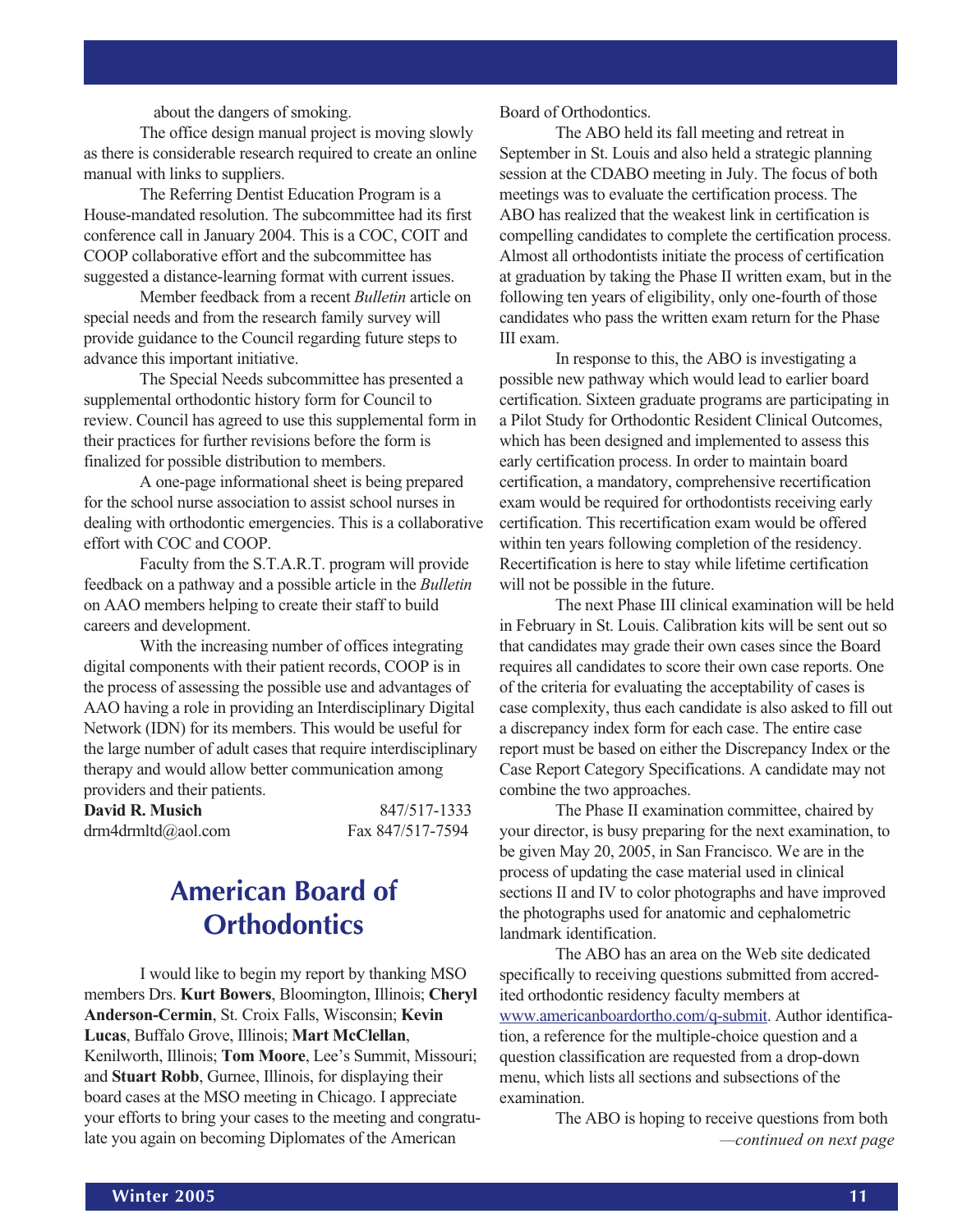part- and full-time educators to enlarge the bank of questions. At next year's Educators Conference, the ABO will present information listing those who have submitted questions, numbers and use of questions received, utilization of the Web site and the results of the Phase II Examination for each graduate orthodontic residency program.

Dr. **William Profitt** from the University of North Carolina will receive the Albert H. Ketcham Memorial Award in San Francisco in 2005.

The Council on Dental Education and Licensure and the Council on Ethics, Bylaws and Judicial Affairs, guided by the *ADA Principles of Ethics and Code of Professional Conduct*, have approved a change in the use of ABO diplomate status. When using the title "Diplomate, American Board of Orthodontics" or "Certified, American Board of Orthodontics," the addition of the phrase "The only orthodontic specialty board recognized by the American Dental Association and sponsored by the American Association of Orthodontists" is recommended and is intended to instill validity to our organization and board certification process.

In addition, the ABO also has approved changes in the guidelines that will allow expanded use of diplomate status in signs, Web sites, group or individual listings in yellow pages and in advertisements done in a tasteful manner. These guidelines are similar to those adopted by the AAO for using the AAO logo. A re-wording of the pledge to read, "I shall only use the acknowledgement of my Diplomate status in an honest and forthright manner and in the best interest of my patients and the specialty of orthodontics." This change in policy is intended to allow education of the general public and the dental community about the value of ABO certification.

Dr. **Jim Jensen**, Willowbrook, Illinois, passed away in September. Jim was the MSO director from 1977 to 1984, and our profession and the ABO were greatly enhanced by his efforts.

**Vance J. Dykhouse** 816/229-0444 dykhousedds@sbcglobal.net Fax 816/228-8199

### **American Association of Orthodontists Political Action Committee**

During the recent 2004 election cycle, AAOPAC contributed a record \$275,250 to candidates, and 91 percent of the candidates supported by AAOPAC won their election. With its success in targeting candidates who prevailed,

the AAO again will be heard on Capitol Hill. Several key new Senators were supported by the PAC including: **Mel Martinez** (R-FL), **David Vitter** (R-LA), **Jim DeMint** (R-SC), **Richard Burr** (R-NC) and **Johnny Isakson** (R-GA).

The AAOPAC has broken the record set in 2002 for the amount of contributions in a calendar year. To date, it has collected about \$163,000 since January 1. The previous record was \$154,000.

AAOPAC has been successful in a number of initiatives, including the repeal of expensive "ergonomics regulations," the passage of Health Savings Accounts and a change in the IRS tax code that raises the limit under which small businesses may use the "cash method" of accounting. The AAOPAC needs your support to defeat nationalized health care and unnecessary regulations which make it more difficult for you to treat your patients.

Presently, AAOPAC is funding candidates who were successful and need further help in reducing their campaign debt. It is not too late to have your contribution count. Please join the AAOPAC today!

| Michael S. Hipp   | 515/274-2511     |
|-------------------|------------------|
| mhipp4728@aol.com | Fax 515/274-1206 |

### **College of Diplomates of the American Board of Orthodontics**

CDABO celebrated its 25th Anniversary this past summer at its annual meeting in Sunriver, Oregon. Dr. **Ray Thurow,** MSO president in 1968, was honored as one of the founding fathers of the College and president emeritus. The

CDABO Foundation Board has established the Ray Thurow Honorary Lecture which will be given each summer at all future CDABO annual meetings.

your calendars now and consider attending the 2005 meeting in

Please mark



*Roberto Justus (l) with William Stutts (c) and Ray Thurow cutting the Silver Anniversary cake.*

*—continued on next page* New Mexico from July 17-21. It will be held at the Hyatt Regency Tamaya, which is located between Albuquerque and Santa Fe. CDABO president Dr. **John Carter** will chair the meeting, and Dr. **Robert Nemeth**, St. Cloud, Minnesota,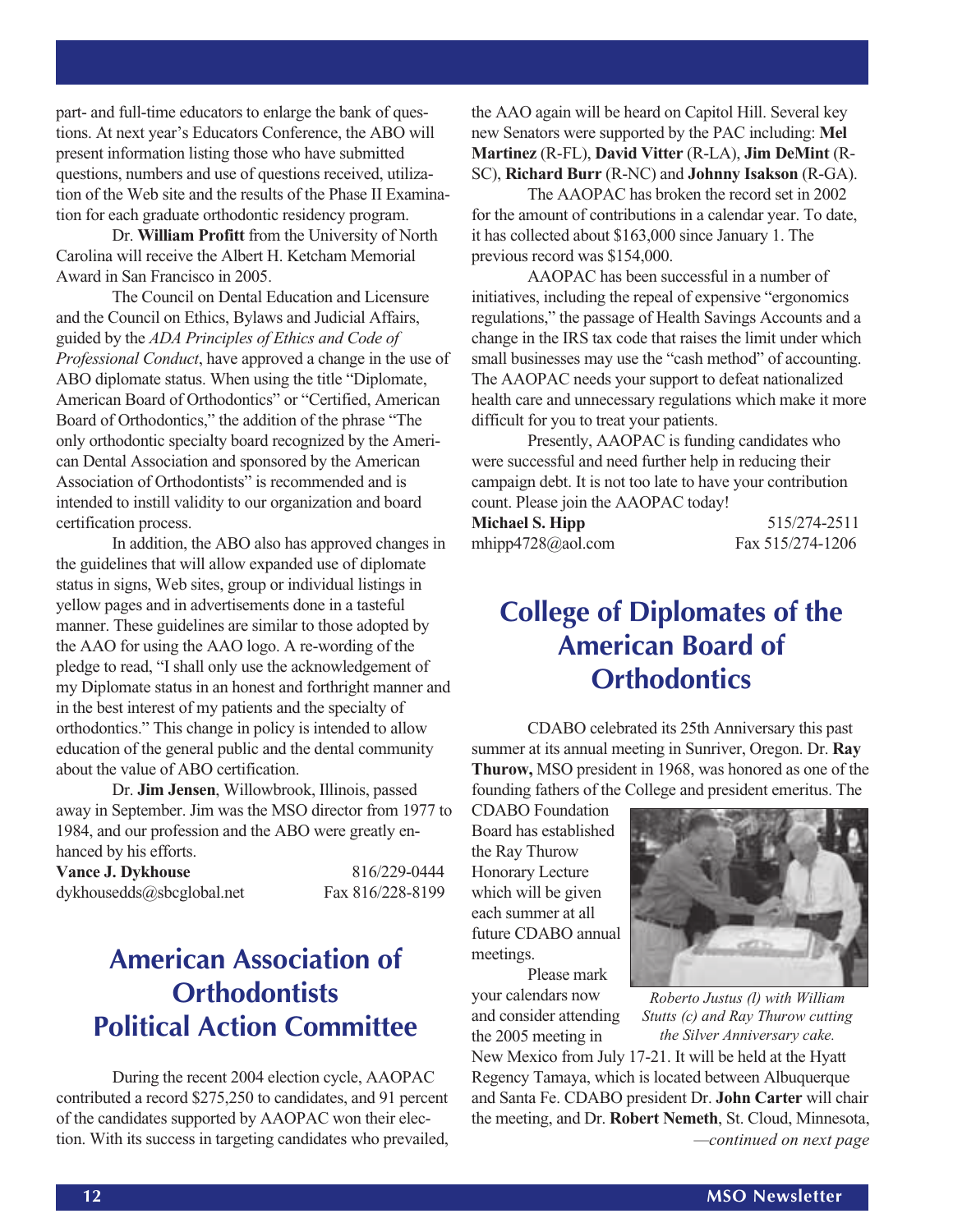is serving as president-elect this year. In addition, Dr. **John Kanyusik** of Mankato, Minnesota, has been named Honorary Chair for this meeting. Registration materials will be mailed to all members in early 2005 and also will be available on CDABO's Web site (www.cdabo.org) after February.

There will be a number of CDABO-sponsored events at the 2005 AAO Annual Session in San Francisco. All these courses will help applicants as they prepare for the Board exams. Registration for any of these courses or the Diplomate luncheon can be found on the CDABO Web site. You can download the registration form and mail it to the CDABO office at 3260 Upper Bottom Rd., St. Charles, MO 63303 or fax it to 636/244-1650.

| $0.000$ of tax it to $0.002$ if the solution of $\sim$ |                  |
|--------------------------------------------------------|------------------|
| Kim J. Wass                                            | 515/232-2152     |
| kimwass@aol.com                                        | Fax 515/232-2153 |

### **American Association of Orthodontists Foundation**

As of December 1, 2004, the Endowment Campaign has realized \$26.3 million in pledges with \$16.8 million of that being redeemed. Already there have been over \$2 million in new pledges for 2004, and we have reached this mark for the sixth consecutive year. Obtaining this milestone is due, in part, to the increase of seven corporate contributions. GAC International, 3M Unitek, Ormco/"A" Company and Align Technology increased their pledges to the Platinum Corporate Partners level (\$500,000); American Orthodontics and TP Orthodontics increased their pledges to the Corporate Center Award level (\$250,000); and Kodak Dental Systems increased their pledge to the Regent level (\$25,000).

There are currently 377 Regents, and the goal for the Foundation is "500 Regents by 2005." Dr. **John Pershing** is the chair of a committee focused on obtaining "Fifty Fellows by 2005," those who pledge at a level of \$50,000. There currently are 107 individuals who have made a commitment to the Keystone Society by including the Foundation in their estate plans.

As a constituent society, MSO has reached its participation goal of one-third with 36% of the membership making a pledge. All of the individual component societies also are at this goal except for Illinois, which needs only six new pledges to make its participation goal.

The focus for the next round of funding will be in support of "junior faculty" with a total of \$360,000 to be awarded as follows:

**• Orthodontic Faculty Development Fellowship**

**Awards** – a maximum of \$15,000 for any single award and designed for residents committed to a career in academic orthodontics or those junior faculty in the first three years of their academic careers.

- **Biomedical Research Awards** a maximum of \$15,000 for any single award and designed for junior faculty in the third through the sixth years of their academic careers.
- **Center Awards** a maximum of two, for a maximum of \$25,000 each, for a maximum of three years of funding.

The Board has determined that there will be no funding available in 2005-2006 for any of the other categories. Since 1994, the AAOF has designated \$4.6 million in awards to benefit orthodontic education and research.

The Foundation will hold a Black Tie Gala at the AAO Annual Session in San Francisco at the Westin St. Francis Hotel on Saturday, May 21, 2005. All five of the corporate sponsorship slots already have been filled.

At the suggestion of the House of Delegates, an Ad Hoc Committee on Foundation Awards Awareness has been appointed to consider ways to allow AAO members greater access to Foundation award recipients' research results and the clinical applicability of these results.

After eight years of service to the AAOF as a member of the Planning and Awards Review Committee (PARC), Dr. **Brent Larson** will complete his second term as Chair in May 2005. Dr. **Gene Blair** also will complete his second term as the National Planned Giving Chair and relinquish this position to Dr. **Jim Gjerset**. Gene is completing a distinguished career as a member of the Board. He was the first to pledge at the Regent level, helped with the inception of PARC and was the initial National Endowment Campaign Chair. Much of our overall success can be attributed to him.

| Jeffrey T. Cavanaugh     | 314/727-0499     |
|--------------------------|------------------|
| jeffreycavanaugh@aol.com | Fax 314/727-0330 |

### **Graber***—continued from page 6*

direct link to the meeting with a copy of the program, reference to hotels and tours at www.wfoparis2005.org.

Give the gift of Paris to yourself *(you deserve it),* to your spouse *(he or she will love it*) and to your staff *(they won't believe it).*

If you have any questions, please feel free to contact me. Thank you again for allowing me to serve, and have a happy and healthy New Year.

| <b>Lee W. Graber</b>    | 847/251-6228     |
|-------------------------|------------------|
| leegraber@earthlink.net | Fax 847/949-6396 |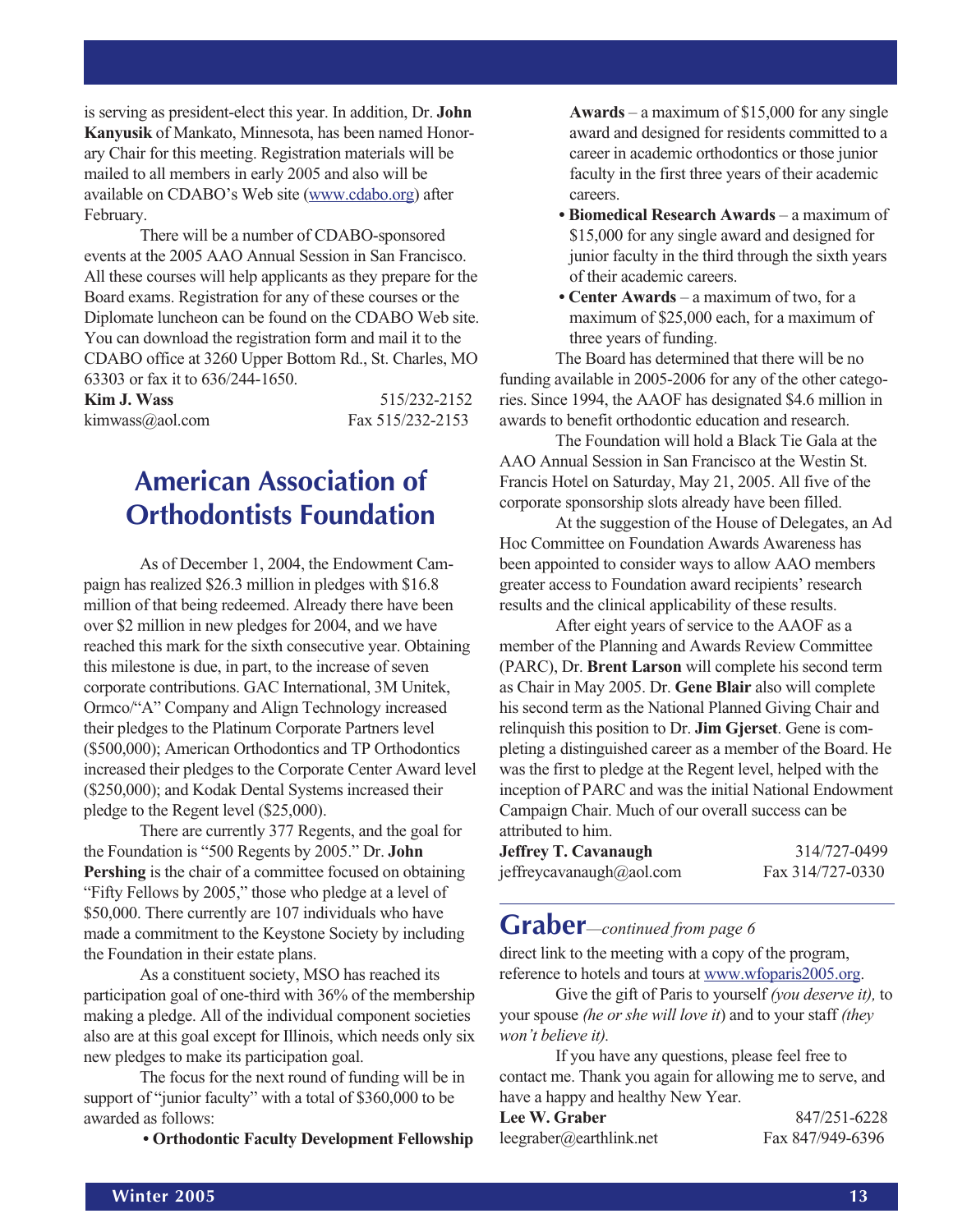## **Component Reports**

### **Illinois**

**James W. Kohl**, President **Richard L. Sikora**, President-Elect **Ara C. Goshgarian**, Vice President **Cecile Yoon-Tarlie**, Secretary/Treasurer

It was truly a pleasure for the Illinois Society of Orthodontists to host the MSO Annual Session in Chicago this year. Dr. **Steve Roehm** and GLAO president Dr. **Bob Brown** put together a great program. A number of Illinois members deserve recognition for their efforts toward making the meeting a success. Drs. **Mike Hayward, Paul Castelein** and **Randy Wright** served on the planning committee. Mike and Paul were instrumental in arranging a very special MSO Board dinner at The Casino. Drs. **Jennifer Eggemeyer**, **Rob Girgis**, **Ara Goshgarian**, **Mike Klepacki**, **Jim Kohl**, **Denny Lazzara**, **Tushara Shah**, **Rick Sikora** and **Randy Wright** served as moderators. Drs. **Chet Handelman**, **Ron Jacobson**, **Bailey Jacobson**, **Mart McClellan**, **Dave Musich** and **Terry Selke** contributed significantly to the lecture program. I extend my personal thanks to all of you for making MSO 2004 a very successful meeting!

We are very proud to have one of our favorite Illinoisans, Dr. **Bailey Jacobson**, receive the 2004 MSO Earl E. Shepard Distinguished Service Award. Congratulations, Bailey, and thank you for your many contributions to our profession.

Our program for the remainder of the 2004-2005 year includes:

> March 7, 2005 – Dr. **Robert Boyd** on Invisalign. April 11, 2005 – Dr. **Roger Levin** on practice management.

Best wishes to all for a healthy and prosperous New Year!

| <b>Steven D. Marshall</b> | 847/537-0210     |
|---------------------------|------------------|
| sdmortho@aol.com          | Fax 847/537-2654 |

### **Iowa**

**Carney D. Loucks**, President **Curtis K. Geyer**, President-Elect **William H. Olin, Jr**., Vice President **Judith G. Demro**, Secretary/Treasurer

The ISO Annual Meeting in October, featuring speaker Dr. **Anoop Sandhi**, was both informative and entertaining. We all went home with a better understanding of how customized bracket positioning can be a useful tool

in successful treatment planning.

Dr. **Carney Loucks** was welcomed as incoming ISO President for 2004-2005. Special thanks go to outgoing president Dr. **Ken Messer**. During his term as president, Ken attended every meeting of the Iowa Board of Dental Examiners in Des Moines. His efforts to keep us abreast of ongoing legislation regarding registration and expanded function regulation of dental assistants in Iowa was much appreciated.

We all are very proud of our own Dr. **Bill DeKock** who will be receiving the James E. Brophy Distinguished Service Award from the AAO at the national meeting in May 2005. We hope to have a great turnout of Iowa orthodontists in San Francisco to help Bill celebrate receiving this distinguished award.

Please send me your updates and announcements if you wish to have them printed in the next *MSO Newsletter*. **Teresa Salino-Hugg** 319/752-2025 tmhugg@mchsi.com Fax 319/752-8616

### **Manitoba**

**Connie Anthansopoulos**, President **Roger W. Moir**, Secretary/Treasurer

The Manitoba Society of Orthodontists elected new officers as of October 28, 2004. Dr. **Connie Anthansopoulos** from Winnipeg is now the president and Dr. **Roger Moir**, also from Winnipeg, is the secretary/ treasurer. Many special thanks to Drs. **Phil Carter** and **Elli Roehm** for well over ten years of service as president and secretary/treasurer, respectively.

Dr. **Bill Profitt** will be the external examiner for the graduating orthodontic students in May. While he is at the school, he has agreed to give a lecture to the local orthodontic community on the "Management of Eruption Problems" on Monday, May 16.

*—continued on next page* The licensing requirements in our province for foreign-trained dentists and specialists is being challenged. To attract academicians to the university, the Manitoba Dental Association created a separate category of licensure called an Academic Affiliate License. Under this category, foreign-trained dentists and specialists could work full-time at the university and also be granted one day a week of private practice to supplement their income. A group of Academic Affiliates in our province, all specialists, have decided to challenge the status quo and have brought a complaint to the Human Rights Commission. This issue is a very hot topic on a national level not only in dentistry but in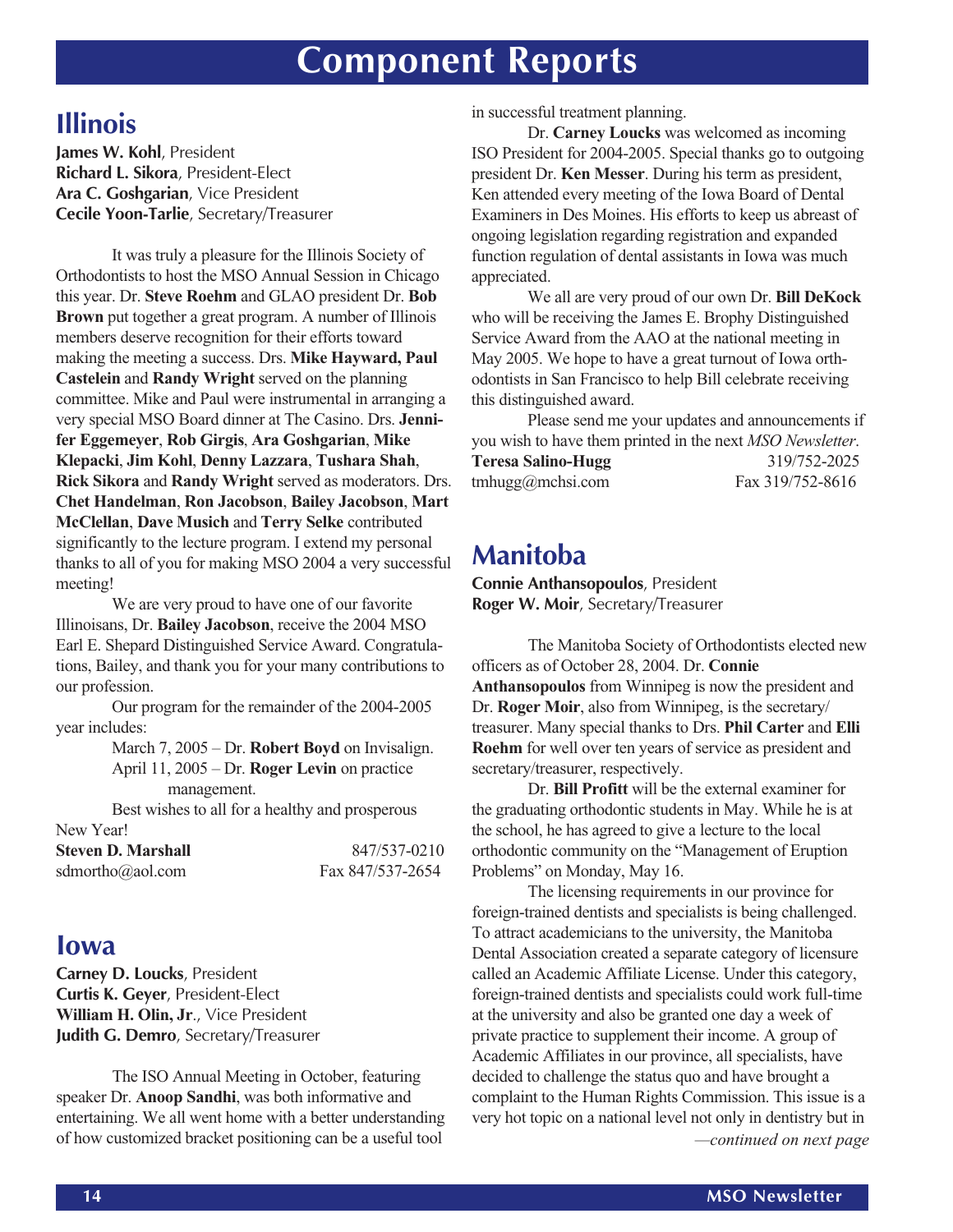#### medicine as well.

Over the past year, Manitoba orthodontists have had the pleasure of hearing lectures from Drs. **Lionel Sadowsky, Terry Carlyle** and **Bill Profitt**.

Our next business meeting is tentatively scheduled for the third week in April.

| <b>Babette Cohen</b>        | 204/989-5650     |
|-----------------------------|------------------|
| $\text{colevin}(a)$ shaw.ca | Fax 204/488-6170 |

### **Minnesota**

**Brent E. Larson**, President **Kevin L. Denis**, President-Elect **Keith R. Erickson**, Vice President **Donna J. Stenberg**, Secretary/Treasurer

For our fall meeting in October we met in conjunction with the University of Minnesota for a course presented by Dr. **Lionel Sadowsky**. This interactive course was a most interesting and successful meeting.

Our Annual Winter Meeting was held January 7, at the Minneapolis Marriott City Center Hotel with Dr. **Mansur Ahmad** speaking on panoramic x-rays and Dr. **Mark Hans** speaking on 3D imaging as well as other interesting topics. Thank you to both of these speakers for their last-minute help with our program. Dr. **James Miller** did a great job organizing this meeting and thanks, Jim.

At the business meeting the new dean of the dental school, Dr. **Patrick Lloyd**, presented his vision for the school. Dr. **Bill Liljemark** was recognized for his many accomplishments as interim chair of orthodontics. Dr. **John Kanyusik** was presented with the Roger J. Fredsall Distinguished Service Award for all of his dedication to enhancing orthodontics, the profession and his community. Thank you, John, for all that you have contributed.

Dr. **Brent Larson** began his term as chair of the Division of Orthodontics in September and has received the support of the whole orthodontic community here in Minnesota. Many thanks to Brent for his involvement this past year serving as president of the MAO, for all of his efforts as MSO's director from Minnesota, for his years of service on COIT and his involvement with PARC/AAOF.

The MAO continues to be most active with the state board in increasing expanded duties for dental assistants. We especially thank Drs. **Leo Sinna**, **Deb Lein** and **Donna Stenberg**, along with several other members, for all of their time and effort to effect these changes. It is a very slow process!

| Donna J. Stenberg         | 651/439-1966     |
|---------------------------|------------------|
| djstenbergdds@hotmail.com | Fax 651/430-0191 |

### **Missouri**

**Mark L. Dake**, President **David M. Lebsack**, President-Elect **Virginia Mennemeyer**, Vice President **Jeffrey T. Cavanaugh**, Secretary/Treasurer

Dr. **Anthony Gianelly** will be the featured speaker at the 2005 joint orthodontic meeting of the Kansas and Missouri state orthodontic societies. Dr. Gianelly will be presenting, "Simplified and Predictable Treatment Procedures" during the scientific session. The meeting will be held at the Fairmont Kansas City at the Plaza in Kansas City, Missouri, on January 21-22, 2005. Registration materials have been mailed and the registration deadline was January 5. If you have any questions, contact Dr. **Virginia Mennemeyer** at 636/528-2141. Dr. Mennemeyer and Dr. **Tim Hanigan** helped to organize this potentially excellent meeting.

Remember, the 2006 Missouri fall meeting will be held in conjunction with the Midwestern Society of Orthodontists Annual Session in St. Louis in September.

The Missouri Society of Orthodontists Annual Meeting was held on October 2, 2004, during the MSO/ GLAO Annual Session held in Chicago. Election of component officers was put off until the meeting in January.

Members who are interested in becoming part of a practice coverage agreement should contact Dr. **Mark Dake**. Agreements already exist which cover many parts of the urban areas but do not exist that cover the rural areas of the state.

Again, a reminder that you should have staff members certified by taking the expanded functions exam to comply with state laws for those duties which they perform.

| Jacqueline M. Miller | 636/239-4004     |
|----------------------|------------------|
| smyldr@yahoo.com     | Fax 636/239-6576 |

### **Nebraska**

**Jeffrey C. Nickel**, President **Joyce D. Simmons**, Vice President **Peter A. Ziegler**, Secretary/Treasurer

*—continued on next page* Shadow Ridge Country Club in Omaha will be the site of the upcoming Omaha Orthodontic Study Club meeting on Friday, January 28, 2005. Our speaker will be Dr. **William Vogt** and he will be speaking about Class II orthodontic correction and the use of the Forsus Class II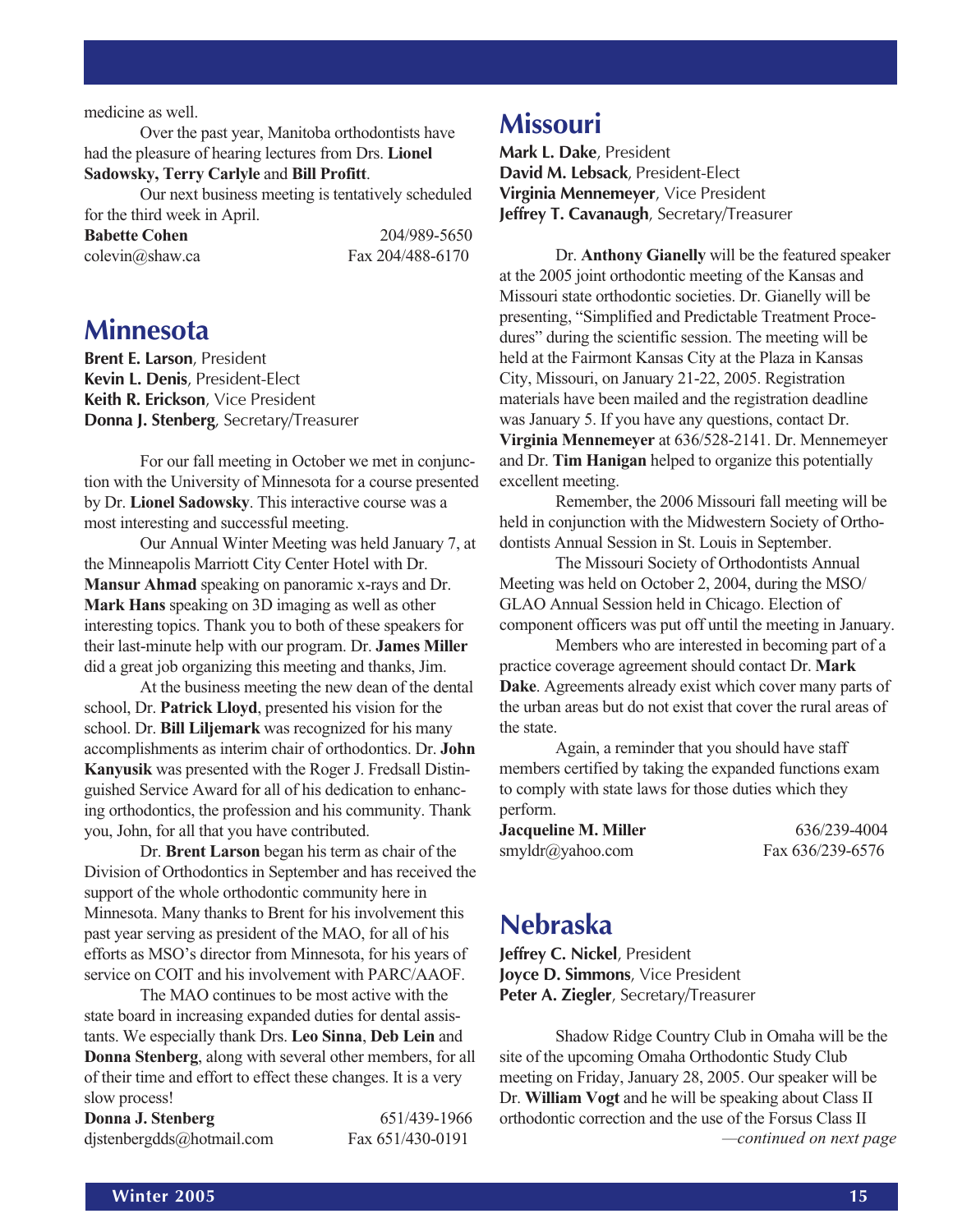corrector as a way to minimize patient compliance issues. More information is available from Dr. **Lisa Strunk** at 402/ 330-5913.

The Nebraska Society of Orthodontists will meet for its annual session on April 1, 2005, at the Hilton Garden Inn in Omaha. The featured speaker will be Dr. **Vince Kokich**. Please contact Dr. **Joyce Simmons** at 402/376- 2551 for more information.

**Kim A. Stafford** 402/393-7020

dr@kimortho.com Fax 402/393-6780

### **North Dakota**

**Michael L. Keim**, President **John O. Nord**, Vice President **Gary Cornforth**, Secretary/Treasurer

The North Dakota Society of Orthodontists did not hold their meeting in Las Vegas due to the conflicting schedules of our membership. Our next meeting is scheduled for April 1, 2005, in Fargo. Proposed topics are management of posterior ankylosed teeth, use of mini implants for anchorage and options for retention.

Dr. **Jim McCulley** presented a program on alveolar problems, cleft palate and surgical orthodontics to the oral surgery and orthodontic graduate students of the University of Minnesota in October.

We express our appreciation to Dr. **Mike Keim** for his service as director from North Dakota and thank Dr. **Dennis Sommers** for agreeing to serve in that position. **James W. McCulley** 701/293-5300 mcculleysmiles@juno.com Fax 701/293-5300

### **South Dakota**

**John G. Kharouf**, President **Patricia L. Hawkins-Leonard**, Vice President **Ross L. Crist**, Secretary/Treasurer

The South Dakota Society of Orthodontists will host a continuing education seminar with a presentation by Dr. **Harry Legan** on February 18, 2005, which is Presidents Day weekend. The topics for the presentation will be distraction osteogenesis treatment and sleep apnea therapies. This seminar will be held at the Spearfish Canyon Resort in the Black Hills of western South Dakota – a great opportunity for the outdoor skiing, snowboarding and snowmobiling enthusiasts! All area orthodontists and oral surgeons are urged to attend. Further information can be

obtained by contacting Dr. **Bob Arnold** in Watertown at 605/886-5021.

The SDSO would like to welcome its newest member, Dr. **Jesse Dana** of Spearfish. In other SDSO news, Dr. **John Kharouf** of Rapid City and Dr. **Ross Crist** of Sioux Falls will be attending the AAO Leadership Conference in St. Louis in January.

Members with news or questions regarding the SDSO may contact me. **Ross L. Crist** 605/361-0016 ross@cristorthodontics.com Fax 605/361-0019

| <b>Wisconsin</b> |  |
|------------------|--|
|                  |  |
|                  |  |

**Michael D. O'Leary**, President **Marissa C. Kessler**, President-Elect **Thomas C. Lovlien**, Vice President **Robert R. Youngquist**, Secretary/Treasurer

The WSO joined with the GLAO and the MSO at their fall meeting in Chicago. Drs. **Jim Hilgers** and **David Hatcher**, along with an excellent group of presenters, discussed a broad range of topics from non-surgical adult expansion to practice management. It's always a great city in which to spend a few days of continuing education and fun to boot.

This spring, the WSO will be meeting at the American Club in Kohler, Wisconsin, on April 11-12, 2005. Dr. **Jose Much** will be speaking on multi-discrepancy treatment and esthetics. Dr. **Marissa Keesler** has lined up a full plate of extra-curricular activities. Sign up early, get your hotel room, and join in what will be a very special meeting.

The WSO will join with the MSO for the WFO meeting to be held in Paris, September 10-14, 2005. Mark your calendars now and help us congratulate our own Dr. **Mike Inda** as president of the MSO.

All of us would like to congratulate Dr. **Russ Kittleson** who will receive the Earl E. Shepard Distinguished Service Award for 2005. This is the highest service award given by the MSO. Russ has been, and is, a very special person to the field of orthodontics. We are proud of his dedication and hard work. Thank you, Russ!

**Robert R. Youngquist** 262/248-0101 youngquistortho@idcnet.com Fax 262/248-2941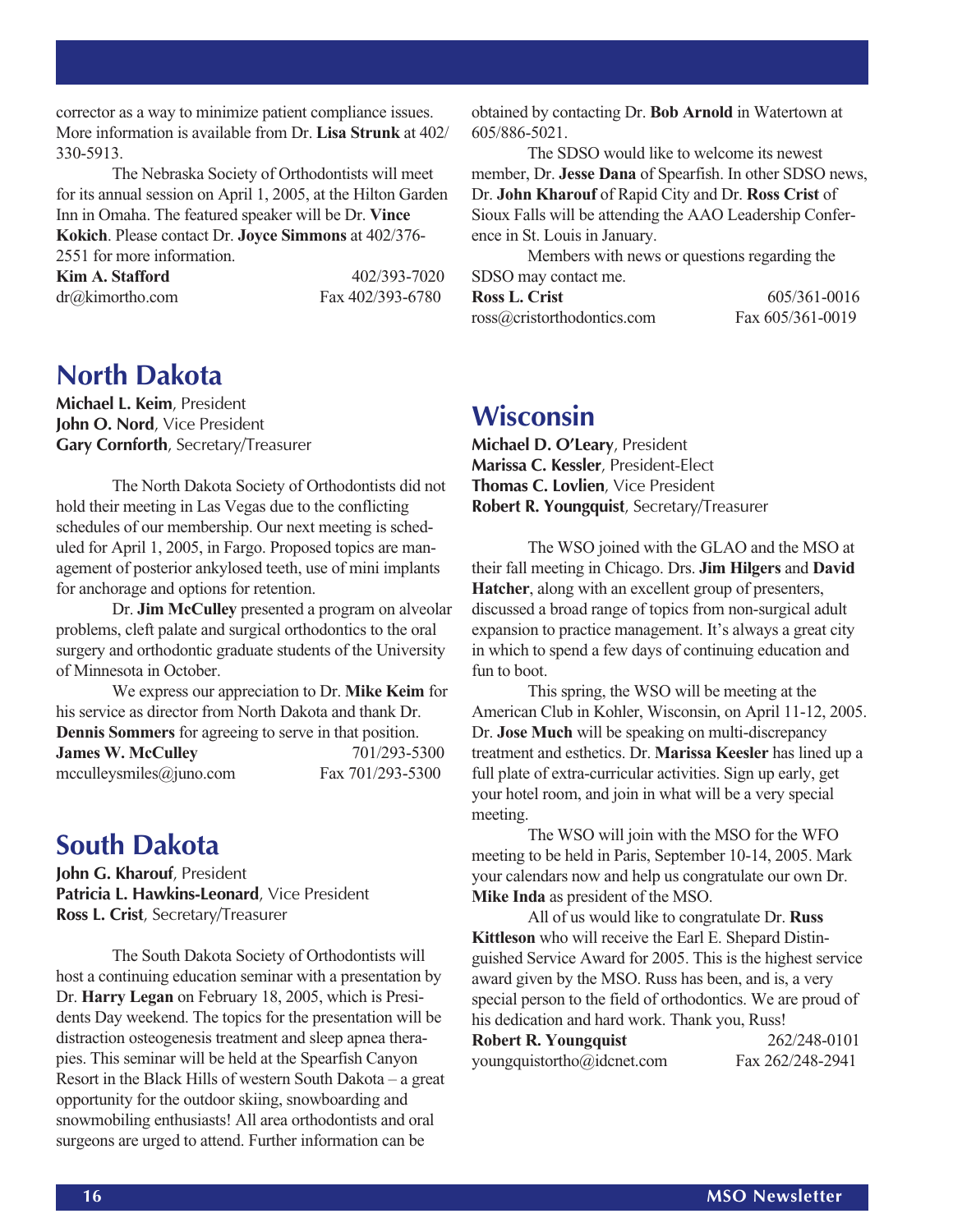## **Hermanson and Sommers are new directors**

We welcome two new members to the Board of Directors of the MSO. Dr. **Dennis Sommers**, from Minot, North Dakota, replaces Dr. **Michael Keim** from Fargo. Mike, we thank you for your years of service to the MSO. In addition, Dr. **Paul Hermanson**, from Marshalltown, Iowa, replaces Dr. **Michael Hipp**, from Des Moines. Mike has become secretary/treasurer of the MSO.

Dr. **Dennis Sommers** has practiced in Minot since 1977. He is a 1975 graduate of the University of Missouri – Kansas City School of Dentistry where he also received his orthodontic education. He has served as president of the North Dakota Society of Orthodontists as well as his local and district dental societies and currently serves as a trustee

of the North Dakota Dental

**Jayne** is a graduate of Gustavus Adolphus in St. Peter, Minnesota, while his son **David** is a senior at Georgetown University. Dennis has a variety of interests and has played the violin with the Minot Symphony for 27 years. He also enjoys golf, skiing and writing

Dennis' daughter

Association.



*Dennis D. Sommers*

and serves as an elder in his church. He and **Rita Kunz**, Executive Director of the North Dakota Board of Dental Examiners and a hygienist in Bismarck, were just married in December in Hawaii.

Dr. **Paul Hermanson** received his dental education at the University of Iowa, graduating in 1971, as well as his orthodontic training, graduating in 1975. In between the two, he served his country at the Naval Air Station in Jacksonville, Florida.

Paul received a number of awards while in school

and has been very involved in community organizations such as the United Way, YMCA, Rotary and Big Brothers-Big Sisters Program. He has been active in several dental organizations and served as president of the Marshall County Dental Society and the Iowa Society of Orthodontists. He also teaches part-time at the University of Iowa.



*Paul P. Hermanson*

Paul enjoys many outdoor activities as well as playing the trumpet and accordion. He and his wife **Fran** have a son, **John**, who also is an orthodontist and practices with him, and a daughter, **Mary Greff**.

We welcome both Dennis and Paul to the Board and look forward to their contributions to the MSO.

## **MSO/GLAO in Chicago a huge success**

The 2004 MSO/GLAO Annual Session was an overwhelming success, thanks to the leadership of Dr. **Steve Roehm**, MSO's president, and Dr. **Steve Marshall**, general arrangements chair. A total of over 1,700 attended the combined constituent meeting, held October 1-3 at the Hyatt Regency in downtown Chicago.

Comments such as, "fun meeting," "great info," "the best!" were noted on the evaluations, summing up the reactions from attendees. Feedback from the exhibitors in 95 booths echoed this success.

It took a number of MSO members to put together this meeting, which was one of MSO's larger conventions in recent years. A special thanks to the local members of the Illinois Society of Orthodontists who assisted onsite. Also, a very hearty thank-you to the committee members who

worked so diligently – Drs. **Steven D. Marshall**, General Arrangements Chair; **John S. Kanyusik**, Scientific Program Chair; **Paula L. Harre**, Staff Program Chair; **Thomas E. Southard**, University Research Program Chair; **Paul T**. and **Bridgette Castelein**, Social Chairs; **Michael D. Hayward**, Exhibit Co-Chair; and **Randall G. Wright**, Volunteer Coordinator Chair.

MSO also would like to thank the Illinois Society of Orthodontists, Wisconsin Society of Orthodontists and Missouri Society of Orthodontists for serving as co-sponsors of this meeting both financially and by holding their normal fall component meetings there. The following corporate sponsors also were recognized at the meeting: 3M Unitek; GAC International, Inc.; Ormco; SureSmile by Orametrix; and ClassOne Orthodontics/Zulauf.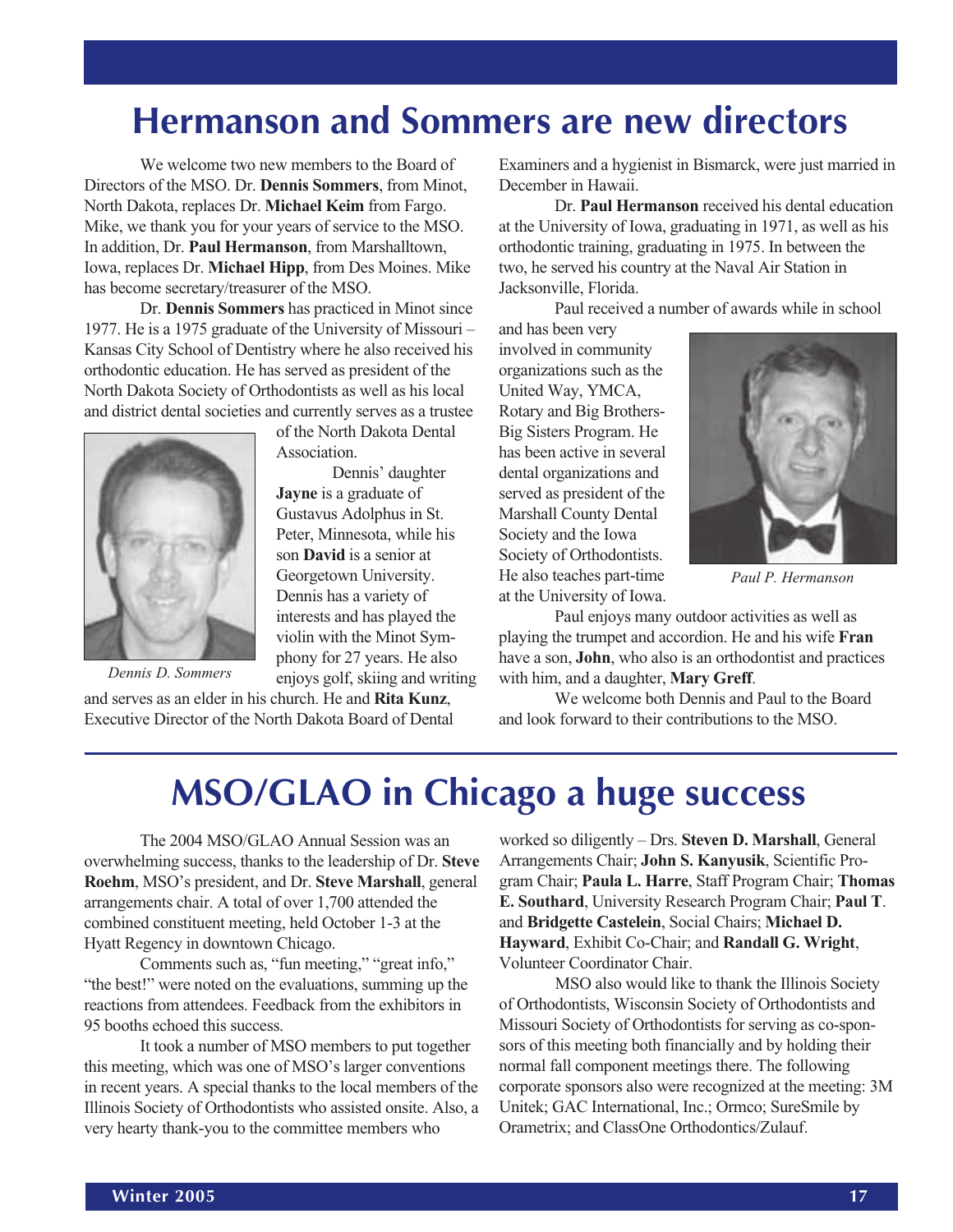## **Graduate School Reports**

### **Marquette University**

We welcomed our new class in June and they have settled in very well. Dr. **Rodney Northrop** is a Marquette dental school graduate and is the proud father of three children. Dr. **Arash Bahtari**, a UCLA graduate, is now learning the meaning of cold weather and why Packer fans wear cheese heads. Dr. **Barbara Siargos** is a UIC graduate and has a Greek heritage, which will come in handy when we do our yearly visit to Athens for research! Dr. **Smita Cabera** is a Nova Graduate and has previously lived in England. Dr. **Matthew Biermann**, an Oregon graduate, has spent a year in general practice and still thinks the winters are not bad in Wisconsin!

Our sincere sympathy goes to Dr. **Hal Perry**. **Lynn**, his wife of many years, passed away after a short illness. She was a tower of strength behind one of the finest academic leaders, and our prayers and thoughts are with her, Hal and their family.

Three of our graduating seniors, Drs. **Shaun Varghese**, **Susan Schuster** and **Brandon Linn** had papers published in referreed journals as part of their theses. Congrats to Dr. Varghese who recently had a baby boy named Jonah – mom and baby are doing well.

Best wishes to Drs. **Lynae Shear**, **Brandon Linn**, **Jeffrey Wing**, **Shaun Varghese**, **Meagan O' Donnell** and **Susan Schuster** as they begin life in orthodontic practice. Thank you for your support and friendship over these past two years.

| <b>T. Gerard Bradley</b>     | 414/288-7473     |
|------------------------------|------------------|
| thomas.bradley@marquette.edu | Fax 414/288-1468 |

### **Mayo Clinic**

It has been a fast summer and fall. In July the program welcomed Dr. **Chris Holahan** from Mason City, Iowa. Both he and second-year resident Dr. **Fazila Durkin** attended the annual GORP meeting in Ann Arbor, Michigan. Dr. **Anthony MacIsaac** presented one of his case reports from the "Orthodontic Resident Clinical Outcomes Study" at the MSO Annual Session in Chicago. The Mayo Clinic program is one of a number of three-year programs participating in this ABO study. I also would like to extend thanks to the MSO for their continuing support of students and faculty.

Congratulations to Dr. **Joe Rebellato** who recently was promoted to Associate Professor in the Mayo College of Medicine. This is an enormous accomplishment and we are all proud of his achievement. He has had a number of

publications recently focusing on impacted canines and orthognathic surgery.

Dr. **Rose Sheats** just returned from speaking at the Thirteenth Annual Caribbean Dermatology Conference on the island of Tobago. Her topic was "Pseudoepitheliomatous Hyperplasia in the Oral Cavity." In October Dr. **Fred Regennitter** returned to Ft. Hood, Texas, to present a two-day course for the Army dental residents. As far as travel locations are concerned, we think Dr. Sheats received the better invitation!

Finally, we wish everyone Happy Holidays. We are looking forward to the MAO meeting in Minneapolis in January.

| <b>Frederick J. Regennitter</b> | 507/284-2433     |
|---------------------------------|------------------|
| regennitter.fred@mayo.edu       | Fax 507/284-8082 |

### **Saint Louis University**

A meeting of the SLU Orthodontic Alumni was held in August. New officers were chosen and a new lecture was created in honor of a former faculty member – The Charles Henry Tweed Memorial Lecture. Dr. **Herb Klontz** delivered the inaugural lecture. Over one hundred people attended the meeting and associated events.

In conjunction with the alumni meeting, the Center for Advanced Dental Education (CADE) rolled out a new fundraising campaign. The focus of the campaign is the establishment of named, endowed faculty positions. Overall, the orthodontic program will attempt to raise over four million dollars from alumni and other sources.

CADE and the residents in the orthodontic program hosted the "Give Kids a Smile" program in October. This is a national program, started in St. Louis, which provides free dental care to needy children over a two-day period twice every year. CADE partnered with the local dental society and volunteer dentists in this program. This event was covered in the local media as 530 volunteers treated 635 patients over the two days, delivering care that normally would have cost approximately \$187,000.

The CADE and the orthodontic program hosted a meeting of the National Foundation for Ectodermal Dysplasias (NFED) in October. Practitioners, researchers, government officials, dental manufacturers and patients from across the country attended. A continuing education course was conducted, and the board of the NFED formulated plans for countering various access-to-care issues. CADE is affiliated with the NFED as a resource for the care of patients with ectodermal dysplasia.

> *—continued on next page*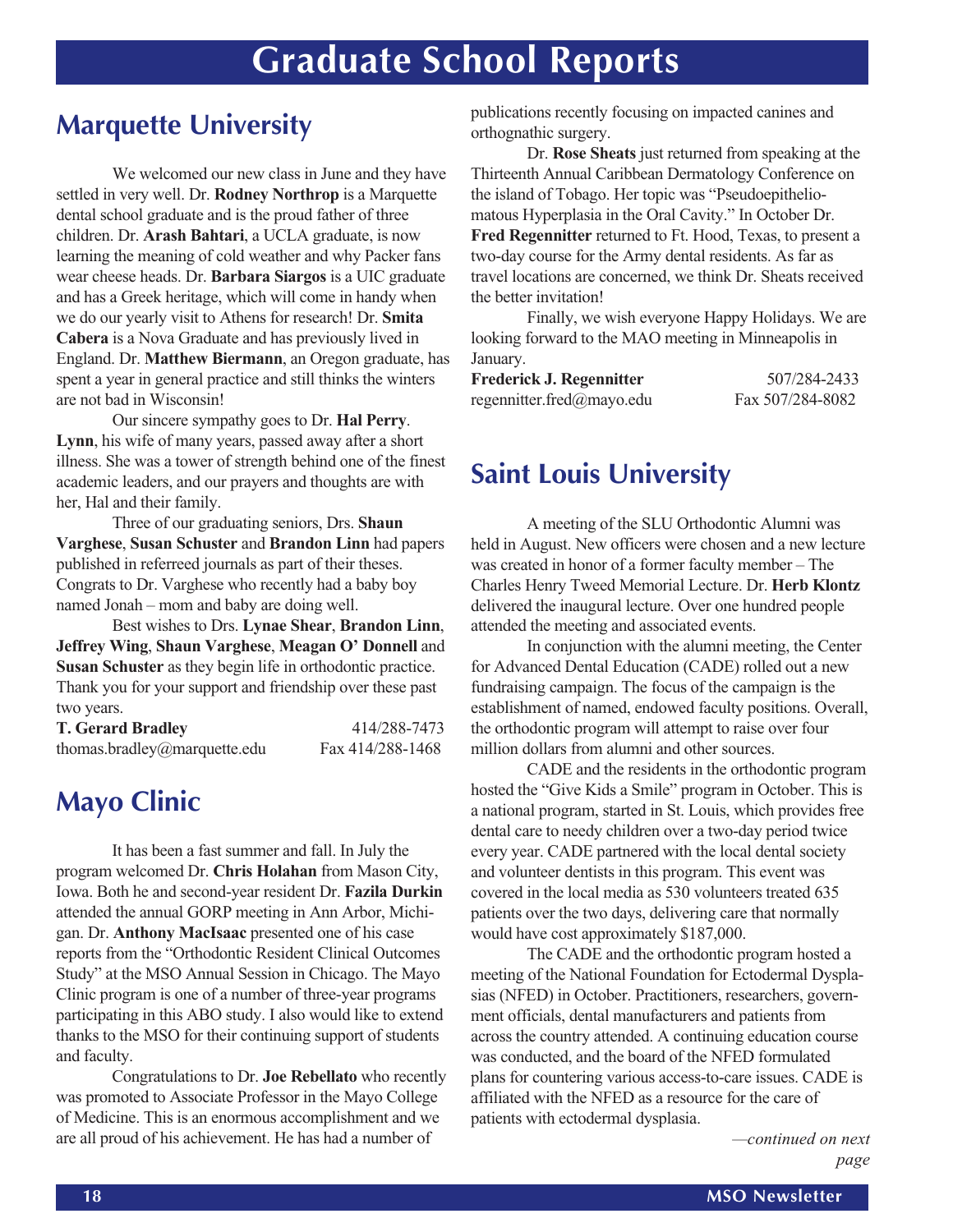On December 10, Dr. **Lysle E. Johnston, Jr.** delivered the inaugural Edward Hartley Angle Memorial Lecture. This lecture was established to recognize the fact that Dr. Angle was considered the founder of orthodontic education at Saint Louis University. This lecture was held in conjunction with a graduate student research program and graduation.

| <b>Rolf G. Behrents</b> | 314/577-8186     |
|-------------------------|------------------|
| behrents@slu.edu        | Fax 314/268-5191 |

### **University of Illinois – Chicago**

*The Dentofacial Complex*, the book of Dr. **Allen G. Brodie**'s lectures, has been completed, printed and distributed to alumni and friends of the department. It also will be available from Amazon.com. The *World Journal of Orthodontics,* edited by Dr. **T.M. Graber**, was selected to be the official journal of the World Federation of Orthodontists.

Dr. **Nayra Grau Marrero** joined the full-time faculty as Clinical Assistant Professor and director of the predoctoral orthodontic courses. The Department's funded research laboratories, directed by Dr. **Jeremy Mao**, **Tom Diekwisch**, **Liu Hong** and **Budi Kusnoto**, continue to publish in top journals. Drs. Mao, Diekwisch and **Carla Evans** have been very active in NIH review committees and board activities of the International/American Association for Dental Research. Dr. Evans was an invited lecturer in the Iberoamerican Orthodontic Association meeting in Lima, Peru, and in the Xth International Symposium on Dentofacial Development and Function in Bahia, Brazil.

The transition to a digital clinic has been an incremental, circuitous and sometimes frustrating process but, finally, our new orthodontic patients have digital patient records, including study models. Considerable software programming was necessary and was accomplished by Drs. Kusnoto and **Allen Pan**. Dr. Kusnoto worked closely with Dolphin Imaging to improve cephalometric analyses, including anatomic superpositions. Also, thanks to the hard work and support of the alumni, friends and members of UIC's Department of Orthodontics, we're in the final stages of planning the layout of the new clinic and classrooms. Additional donations to the construction fund are still needed to complete the facility and enhance our curriculum.

The 11th International Symposium on Dentofacial Development and Function will be held June 18-22, 2006, at the Sheraton Chicago under the sponsorship of UIC's Department of Orthodontics. This important biennial event has been held previously in Brussels, Chicago, Aarhus (Denmark), Beragamo (Italy), Rome, Athens, Jerusalem, Mainz (Germany), Istanbul and Bahia (Brazil).

The successful Quadrennial Illinois Orthodontic Alumni meeting held at the ADA Building September 9-11, featured speakers from the four Chicago-area orthodontic programs and further integrated the alumni of those programs. Drs. **Gerry Sampson** (Northwestern) and **Ashok Kothari** (Loyola) have become members of the alumni board. Alumni of the University of Chicago, Illinois, Loyola and Northwestern programs are invited to the Illinois Orthodontic Alumni reception at the AAO meeting in San Francisco from 5:30 pm to 7:30 pm on May 22. **Carla A. Evans** 312/996-7138 caevans@uic.edu Fax 312/996-0873

### **University of Iowa**

We wish to welcome the members of our new firstyear class: Drs. **Bryan Brettin** (Minnesota '02), **Nicole Eberle** (Iowa '04), **Bob Fuhrman** (Iowa '04), **Jenni Loucks** (Iowa '04) and **Allyn Thames** (Alabama '04). Our second-year class consists of Drs. **Matt Caspersen** (VCU '03), **Matthew Croco** (Iowa '02), **Andy McDaniel** (UT '03), **Cory Edwards** (Alabama '02), **Erin Sloss** (Iowa '03) and **Luciana VanWesten** (Iowa '02). We are fortunate to attract such outstanding young students to learn with us.

Four Iowa alumni, our part-time adjunct faculty, deserve a special note of thanks and our heartfelt gratitude. Drs. **Bill DeKock, Dave Diehl**, **Ron Hanneman** and **Paul Hermanson** regularly volunteer their time for the betterment of the orthodontic program. Never wavering in their support, always eager to guide the next generation of orthodontists, these men are held in very high regard by our residents. The part-time faculty form the cornerstone of the department.

I am delighted to announce the addition of two new part-time faculty, Drs. **Carney Loucks** and **Steve Marshall**. Dr. Loucks received his training at the University of Iowa, finishing in 1983, and is certified by the ABO. He practices in Newton, Iowa. Dr. Marshall received his orthodontic training at Northwestern, finishing in 1986, and is certified by the ABO. Steve is a member of the Midwest Component of the Angle Society and practices in Buffalo Grove, Illinois.

*—continued on next page* Drs. **Bill DeKock, Karin Southard, Robert Staley** and I are in the final year of a three-year AAOFsponsored grant period to develop an easy-to-use, modifiable database for maintenance of facial growth collections on the World Wide Web for use by educators and researchers everywhere. The longitudinal lateral cephalometric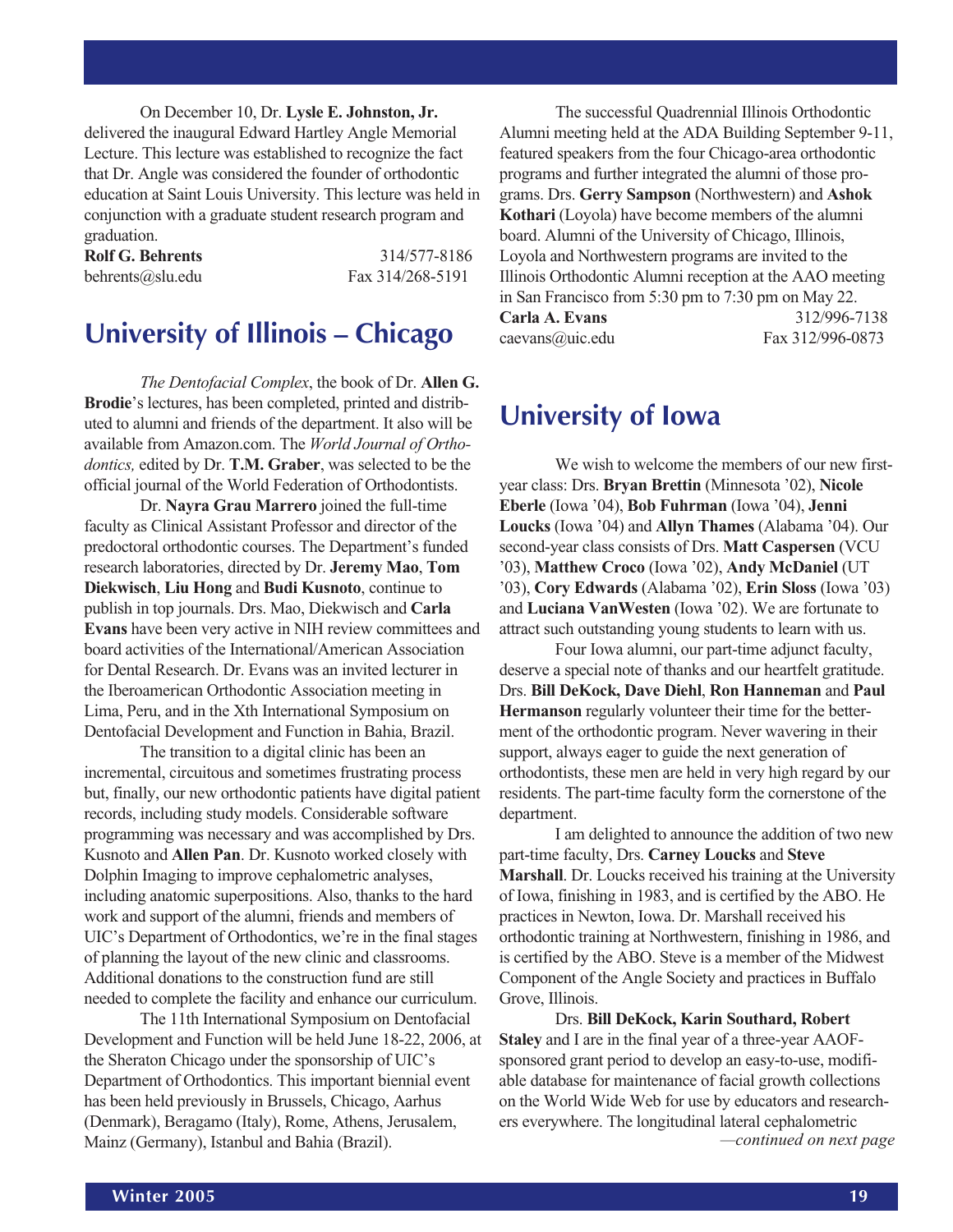radiographs from the Iowa Facial Growth study will be digitized in a standard image format and stored, along with the associated patient demographic data, in a database for use by researchers worldwide. The Web site development is nearly complete and the lateral cephalometric images are being digitized. This research tool already is being used by a European researcher, even in its incomplete state.

The 26th Annual Iowa Winter Orthodontic Seminar on surgical orthodontics will be held at the Lion Square Lodge in Vail, Colorado, from January 29-February 5, 2005. **Thomas E. Southard** 319/337-7288 tom-southard@uiowa.edu Fax 319/335-6847

### **University of Manitoba**

Third-year residents Drs. **Manish Aggarwal**, **Marina Milstein** and **Neeraj Pershad** all took part in the research poster displays in September at the Canadian Association of Orthodontists Annual Meeting in Whistler, B.C. An alumni function was hosted by the program with Drs. **Alan** and **Bob Baker** serving as hosts. We are planning receptions at the AAO Annual Session in San Francisco and the CAO in Quebec City for 2005.

Recent visitors to the program have been Dr. **Claude Remise**, from the University of Montreal, who spent two days presenting a biomechanics hands-on course; Dr. **Alan Akridge** from Louisville, Kentucky and Dr. **Billy Wiltshire**, who presented an Alexander hands-on workshop; and Dr. **Bruce Ross** from Toronto, who presented lectures on clefts. Dr. **Lionel Sadowsky**, from Birmingham, Alabama, visited the program in June as external examiner of the third-year residents. The residents were successful in the oral/clinical component of their examination.

Two of our second-year residents, Drs. **Sonia Lapointe** and **Amani Morra**, recently traveled to the office of Dr. **Wick Alexander**, where they evaluated his treatment records for long-term stability as part of their research requirements.

Our new outreach program to Norway House Reserve, under the auspices of Dr. **Mordachai Benami**, provides orthodontic services to geographically-isolated and service-deprived First Nation kids "on reserve." Dr. Benami flies to this remote area two or three days a month to provide orthodontic services. He also teaches orthodontics and does research in our program. Our program is proud to be the only one in Canada, to date, to provide orthodontic care to isolated First Nation's communities "on reserve." Full dental service is provided under the auspices of the Centre for Community Oral Health, part of the Department

of Preventive Dental Science. The changing roles of universities to include community outreach to underserved communities is taken seriously by the department, which seeks to make a real difference in the lives of the disadvantaged communities it serves.

Our service to underserved inner city children also is going well and is run in conjunction with Child and Family Services. Kids who would not get orthodontic treatment are treated in our graduate orthodontic clinic, directed by Dr. **Bob Baker**. With the province of Manitoba having the second highest child poverty rate in Canada in 2004, there is a real need to help and serve these vulnerable children.

The residents who finished in June and have gone into practice are Dr. **Dan Stuart** in Halifax, Dr. **Iain Meldrum** in Ontario and Dr. **Brent Douglas** in Vancouver. This class of 2004 also made a magnificent parting gift to the program – they will donate the proceeds of one case per year to the program and have challenged alumni and future residents to do the same.

Our new first-year residents are Dr. **Milos Lekic** from Winnipeg, Dr. **Jason Gallant** from Halifax and Dr. **Keyur Shah** from Toronto. Welcome to our program.

Our dean, Dr. **Johann deVries**, has announced that he has authorized 14 new units to be installed in our graduate clinic. It is expected that the program will reimburse the faculty from alumni donations over the next few years. Dr. **Bob Baker** will be spearheading this importnt fundraising drive.

As 2004 draws to a close, it again presents an opportunity to say thank-you to our instructors who have taught in the orthodontic program: Drs. **Susan Lukas**, **Mordachai Benami**, **Bob Baker**, **Alan Baker**, **Hermann Lee**, **Frank Hechter**, **Tim Dumore**, **Bruce McFarlane**, **Connie Athanasopoulos** and **Lee McFadden**. Also, thankyou to our program support staff – without them things never would run so smoothly!

| William A. Wiltshire      | 204/789-3856     |
|---------------------------|------------------|
| WA_Wiltshire@umanitoba.ca | Fax 204/789-3913 |

### **University of Minnesota**

It is a time of exciting change at the University of Minnesota! We have a new dean, Dr. **Patrick Lloyd**, who has energized the school and provided a vision of excellence for the future. This is a great way for me to start my new position as Director of the Division of Orthodontics.

> *—continued on next page* Over the next few months, we will be reworking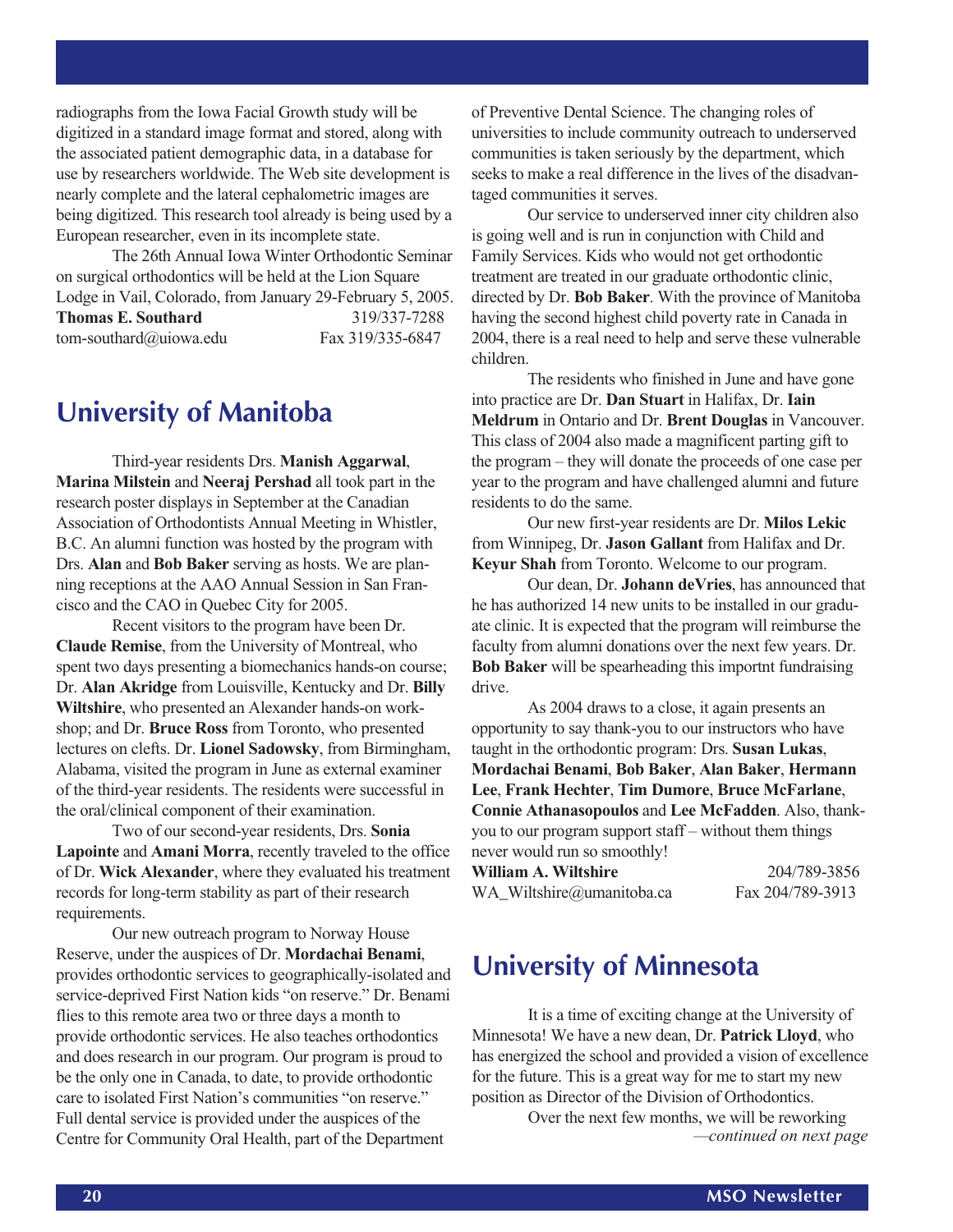our curriculum to use the students' time most effectively during their training here. Dr. **Suzan Ekim** is doing a tremendous job organizing this curriculum review.

Dr. **Jim Miller**, another of our energetic young faculty, is working hard to try to keep the research efforts of the residents ontime and ontask. Jim is also serving as the program chairman for the Minnesota Association of Orthodontists this year and brought in Dr. **Mansur Ahmad** who spoke on panoramic x-rays and Dr. **Mark Hans** who spoke on 3D imaging as well as several other interesting topics related to the future practice of orthodontics.

Dr. **John Beyer** continues to be the foundation of our Division. John is an exceptional resource in all areas of practice and research and is our technology guy as well. We are excited about using technology to make our clinic more efficient and to produce orthodontists who are comfortable using technology to enhance their practices.

Another change that is very exciting is the addition of some great part-time instructors. Drs. **Stan Williamson**, **Keith Erickson** and **Mike Keim** all will be joining our faculty to provide the residents with the experience and knowledge that they have gained throughout their years of practice. They will be added to an already exceptional group of part-time instructors who include Drs. **John Kanyusik**, **Gregg Hipple**, **Bill Becker**, **Bob Grossman**, **David Resch**, **Doug Vayda**, **Mel Dale** and **Carl Casperson**. My personal thanks to all of these individuals for making this commitment to our orthodontic program.

Also, sincere thanks go to Dr. **Bill Liljemark** for his many contributions during his tenure as Interim Director of Orthodontics. His leadership resulted in greater clinic productivity, improved facilities and more faculty positions. We will work hard to continue this process of improvement for the future which Bill started.

We remind all alumni that there will be a reunion in San Francisco on Sunday, May 22, from 5:30-7:30. Please consult the on-site program for exact location. **Brent E. Larson** 507/288-4427 brent.larson@aaomembers.org Fax 507/288-8497

### **University of Missouri – Kansas City**

On November 4, 2004, a period of uncertainty for the department ended. Dr. **Michael Reed**, Dean of the UMKC School of Dentistry, announced at a special Administrators meeting, that, "As you know, we were approached by Dr. **Gasper Lazzara** to begin conversations about

establishing a partnership with OEC for the purpose of expanding UMKC's orthodontic residency program. The University has decided not to pursue further an agreement with OEC." Dean Reed stated he "…understands after consultation with the Chancellor that pursuit of this particular proposal is not in the best interest of the University of Missouri."

Considerable funding for the school was promised through the partnership, although it also was apparent that there were a number of other issues involved. One continuing problem is the universal lack of qualified part-time and full-time orthodontic faculty to provide adequate education, both clinical and research, for the residents. The meetings now have ended, and it is time to spend energies on education and the renovation of the orthodontic clinic.

Dr. **Ram Grandhi** returned to work this summer following two surgeries and has been doing well. Dr. **Suzanne Bird** was selected to represent UMKC at the AAO 2005 Orthodontic Resident/Student Scholars Program in May. Her research compares the effects of ibuprofen and acetaminophen on pain. Drs. **Katherine** and **Theodore Kula** were guest editors for the September issue of *Seminars in Orthodontics,* based on "Technology in the Orthodontic Office." Co-authors included in the issue were Drs. **Tamara Kublashvili**, **Mark Gregston**, **Jeff Barlow** and **John Roth**.

We welcomed the first-year residents who include Dr. **Mark Revels** from the University of Oklahoma and Drs. **Dustin Burleson**, **Brent Wood** and **Don Sanchez** from the University of Missouri – Kansas City. The secondyear residents already are making plans for post-graduation positions. Dr. **John Roth** will stay in Kansas City; Dr. **Mike Ellis** will go back to Virginia; Dr. **Lindsay Resmer** is heading to her home state of Indiana; and Dr. **Suzanne Bird** is in the strategizing stage.

Dr. **Vance Dykhouse** is the new Secretary/Treasurer of the ABO. Dr. **Katherine Kula** chairs the Council of Sections of the American Dental Education Association.

This year the residents attended the SWSO Annual Meeting as well as many other company-sponsored seminars. Alumni donations were used to bring in Dr. **Steve Harrison**, Rolla, Missouri, who presented a wonderful allday seminar on orthodontics and orthognathic surgery, and Dr. **Kim Kimminau**, who presented a seminar on dental anthropology based on her application of this information to military forensic work.

The Department continues to work with the Virginia Brown Orthodontic Fund to provide treatment to kids with limited financial resources. More than 100 children and adolescents have received orthodontic treat- *—continued on next page*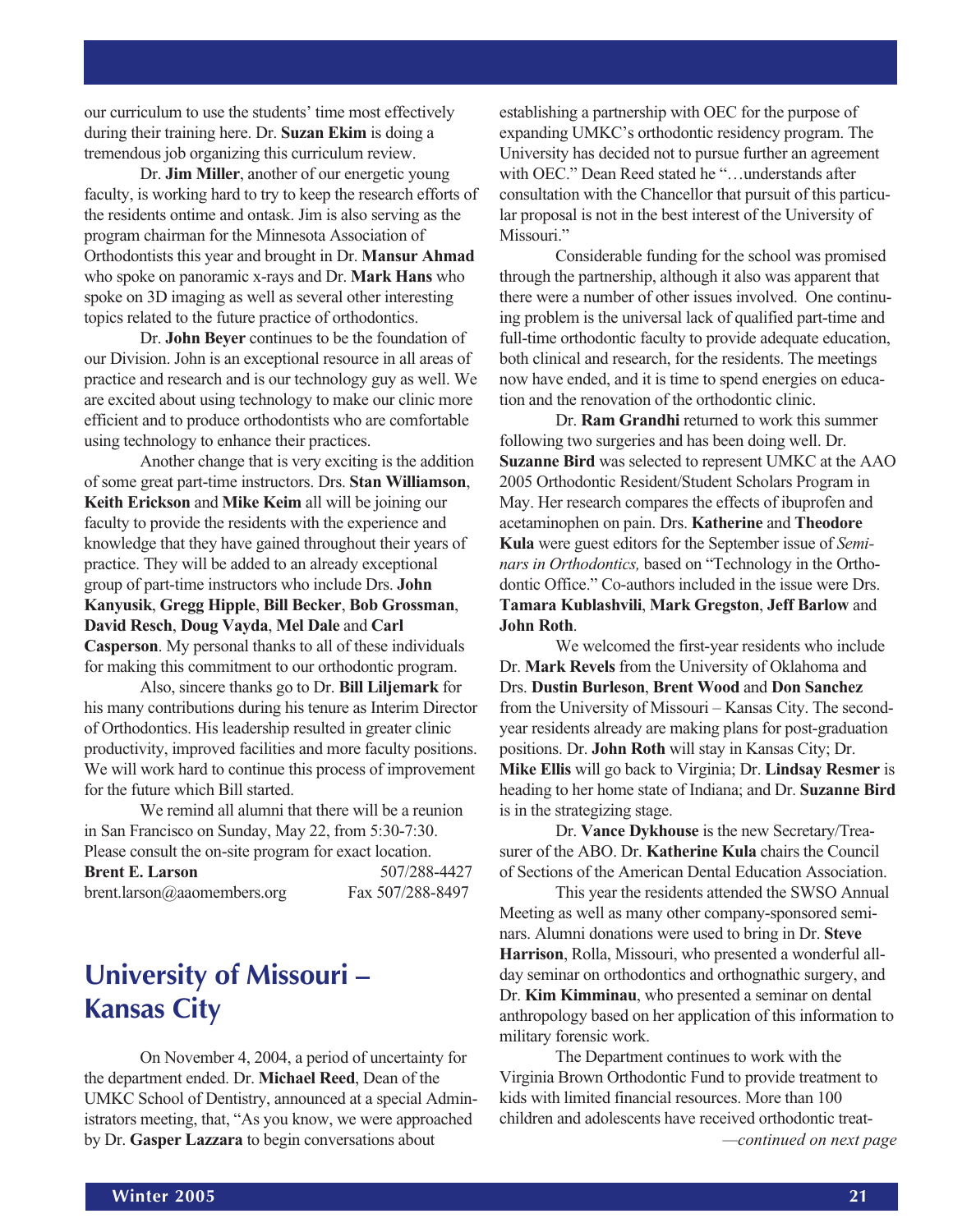ment at UMKC through this philanthropic organization. The philanthropy is spreading nationally to respond to the many calls for assistance in other areas.

**Katherine Kula** 816/235-2150 kulak@smtpgate.umkc.edu Fax 816/235-5472

### **University of Nebraska**

The first-year residents, Drs. **Jeffrey Chandler**, **LaMont Gillham** and **Benjamin Thornton**, who all are UNMC graduates, started our program on July 1. These residents are the first to participate in our new 30-month program. Our second-year residents continue to make progress on their research projects that include the following topics: "Geometric Relationships Influencing TMJ and Muscle Forces During Static Biting," by Dr. **Warren Johnson**; "The Effects of Static and Impulse Loading on Ploughing Forces in the Porcine TMJ," by Dr. **Mathew Moss**; and "The Effects of Mechanical Stimulation on Osteoblast-like Cells," by Dr. **Marc Welge**.

We would like to welcome Dr. **David Meyer**, who joined our faculty this year as a part-time clinic instructor. He is a Mayo-trained orthodontist practicing in Brookings, South Dakota, who supervises clinic and teaches practice management two days per month. Dr. **John Pershing**, a board-certified alumnus, practicing in Hastings, Nebraska, also has joined our faculty to coordinate a practice management lecture series.

Dr. **Laura Iwasaki** was invited to make a presentation at the September meeting of the Pacific Coast Society of Orthodontists. Dr. Iwasaki and Dr. **Jeff Nickel** continue their internationally recognized research at UNMC involving the relationship of inflammatory cytokines and tooth movement, the effects of TMJ stress magnitudes and gene polymorphisms relevant to tooth movement. In addition to chapters published this year in a textbook entitled, *Biological Mechanisms of Tooth Movement and Craniofacial Adaptation*, they have had one journal article accepted and two published in 2004. Dr. Nickel will finish his term this year as president of the Nebraska Society of Orthodontists in April 2005.

Dr. **Peter Spalding** had a chapter on craniofacial growth published in the second edition of *Peterson's Principles of Oral and Maxillofacial Surgery*. He recently attended the ADEA Summit on Advanced Dental Education in Tucson, Arizona, representing the UNMC College of Dentistry. He will become chair of the ADEA Section of Orthodontics in March and vice president of the American

Cleft Palate-Craniofacial Association in April of 2005.

We celebrated the 50th anniversary of the founding of the Nebraska orthodontic program with a continuing education course and banquet on October 15. Dr. **David Musich**, a 1971 alumnus, provided the CE course entitled, "Interceptive Class III Mechanotherapy." The banquet was a joyous affair with many former students and alumni present to honor the program's founder and first director, Dr. **Sam Weinstein**, and the outstanding legacy he has left us.

Drs. **Robert Stemm** (posthumously), **Barry McKenna**, **Allan Weimer**, **Lewis Nieberg** and **Robert Moore** also were recognized for their contributions as former chairs of the program during its 50-year history. Dr. **Kenneth Holland, Sr**. received recognition for 54 years of teaching in both the undergraduate and postgraduate orthodontic programs. Finally, Dr. **Donald Haack** was given posthumous recognition for pioneering the bio-engineering and orthodontic concepts he brought to the program and to the orthodontic specialty.

Our newly renovated and expanded orthodontic clinic was completed just in time for the 50th anniversary celebration. A new clinical laboratory will be completed soon.

| Peter M. Spalding | 402/472-1302     |
|-------------------|------------------|
| pspaldin@unmc.edu | Fax 402/472-5290 |

### **Jacobson***—continued from page 1*

**Avery**'s new book, *Essentials For Orthodontic Practice*. He co-founded and was president of the Illinois Association of Craniofacial Teams and has been an orthodontic consultant on the Craniofacial Team at Children's Memorial Hospital in Chicago for over 40 years. He also is a reviewer for the *Cleft Palate/Craniofacial Journal* and the *AJO/DO.*

Bailey was involved with the planning of the AAO annual sessions in San Francisco in 1995 and in Chicago in 2000. He also is a member of the Midwest Component of the Angle Society, where he has held many positions including president.

Bailey's pride and joy are his two children, **Shari**, a family therapist, and **Ron**, his partner. But what really turns his head are the words "Grandpa Bailey!" from his grandchildren **Luke**, **Emma**, **Tyler** and **Rachel**. He and his wife **Ruth** will be celebrating 50 years of marriage in 2005.

Congratulations to you, Bailey – you are a most deserving recipient of the 2004 Shepard Award.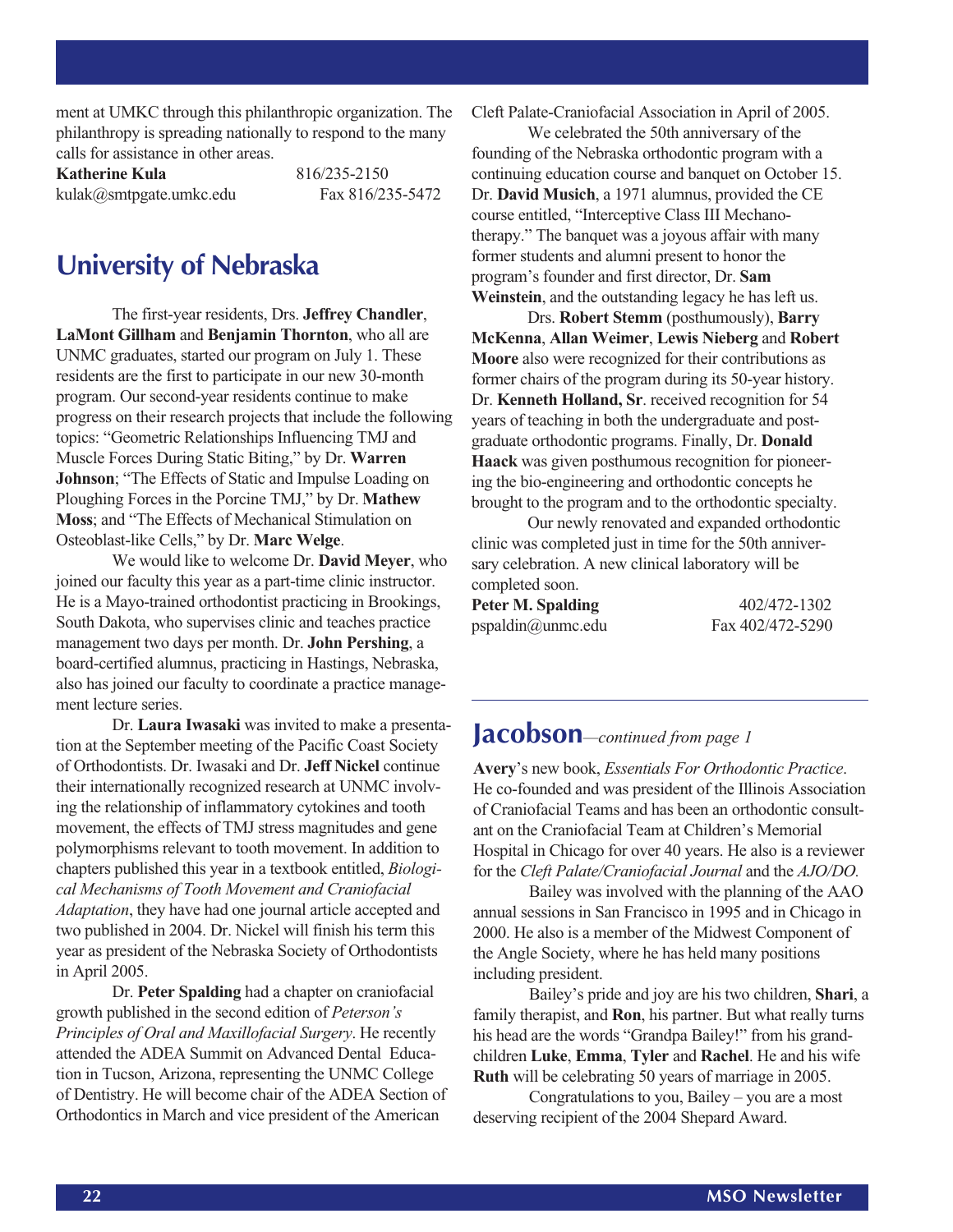## **MSO Annual Session**

## **The World Federation of Orthodontists... Why is it important?**

If you are like most orthodontists practicing in this ever-shrinking world, it would not be unusual for you to make the following statement: "Another dental organization!!! You must be kidding…I belong to the AAO and all of its constituent organizations, the American Dental Association, my state dental organization, my county dental organization, my college alumni group (who wants and needs my contribution), a study group, the College of Diplomates, etc, and now, you tell me there exists a world organization. Give me a break – enough is enough!" Many orthodontists, understandably, find themselves in this camp. Yet, in the short span of less than nine years, the World Federation of Orthodontists (WFO) has moved onto our radar screen and has been able to attract nearly 6,500 fellows (members) worldwide.

The WFO has grown because orthodontists worldwide have recognized that we share the same problems, have some of the same successes and, most important of all, share the same goal – advancement of the art and science of orthodontics. Sound familiar? It should! We all participate in a specialty that has a wonderful heritage. If we believe in the specialty, then we need to be cognizant of our responsibilities. These include doing everything we can to ensure that all orthodontic specialists in our very small world have the best education from the best teachers. We need to make sure that the terms "orthodontist" and "orthodontic specialist" are recognized in every corner of the globe to mean that the persons who carry the title have had additional training and have the ability to deliver a superior orthodontic treatment result to the patients in their care.

The WFO has the following objectives:

- Encourage high standards in orthodontics throughout the world.
- Encourage and assist in the formation of national associations and societies of orthodontists when requested.
- Encourage and assist in the formation of national and regional certifying boards in the field of orthodontics when requested.
- Promote orthodontic research.
- Disseminate orthodontic information.
- Promote desirable standards of training and certification of orthodontists.
- Organize the International Orthodontic Congress to be held at least once every five years.

Confronted with a variable standard of orthodontic

specialization worldwide, the WFO conducted an extensive review of advanced orthodontic education programs from around the world and developed "Orthodontic Specialty Education Guidelines." The WFO currently is working on a prototypic orthodontic curriculum that can serve as a model to areas of the world just starting their orthodontic training programs and to other areas which recognize the need to upgrade their training programs for orthodontists.

"Alright, I understand – but that doesn't affect me in my country!" you say. Well, let's see. Here in the United States, one would have to be nearly blind to not recognize that we have a teacher shortage that will reach epidemic proportion if we do not do anything about it. Would it surprise you to know that some countries with highly technical and well-grounded, sophisticated orthodontic training programs actually have an over-abundance of teachers? Just maybe, communication between these two regions with directly opposite concerns could help solve the problem in both places!

The WFO was conceived as a low cost, effective method to support the existing national organization in each country and, above all, not compete with the existing national organization. That is why the IOC only meets once every five years and the WFO utilizes the national organization in each individual country to certify the standing of each of its Fellows. A low dues rate easily can be recouped by attending the IOC or by subscribing to its new official journal, the *World Journal of Orthodontics.* Other benefits include reduced fees of attendance at many of the best orthodontic meetings in the world and the *WFO Gazette*. Visit www.wfo.org for more information.

You should realize that the resurrection of the IOC and the founding of the WFO can be traced back to the statements of a former MSO president, Dr. **John Byrne**. It was he who pushed the MSO to introduce an AAO House resolution to establish the 95th AAO Annual Session in San Francisco as the 4th International Orthodontic Congress.

The WFO exists to provide the framework for international cooperation, communication and interchange of scientific thought and ideas in orthodontics. Since the MSO decided to hold its meeting in Paris coincident with the 6th IOC, there never will be a better opportunity to participate in that meaningful exchange of ideas than next September 10-14 with your colleagues from all over the world. SEE YOU IN PARIS!!!!

*— by Dr. William DeKock*